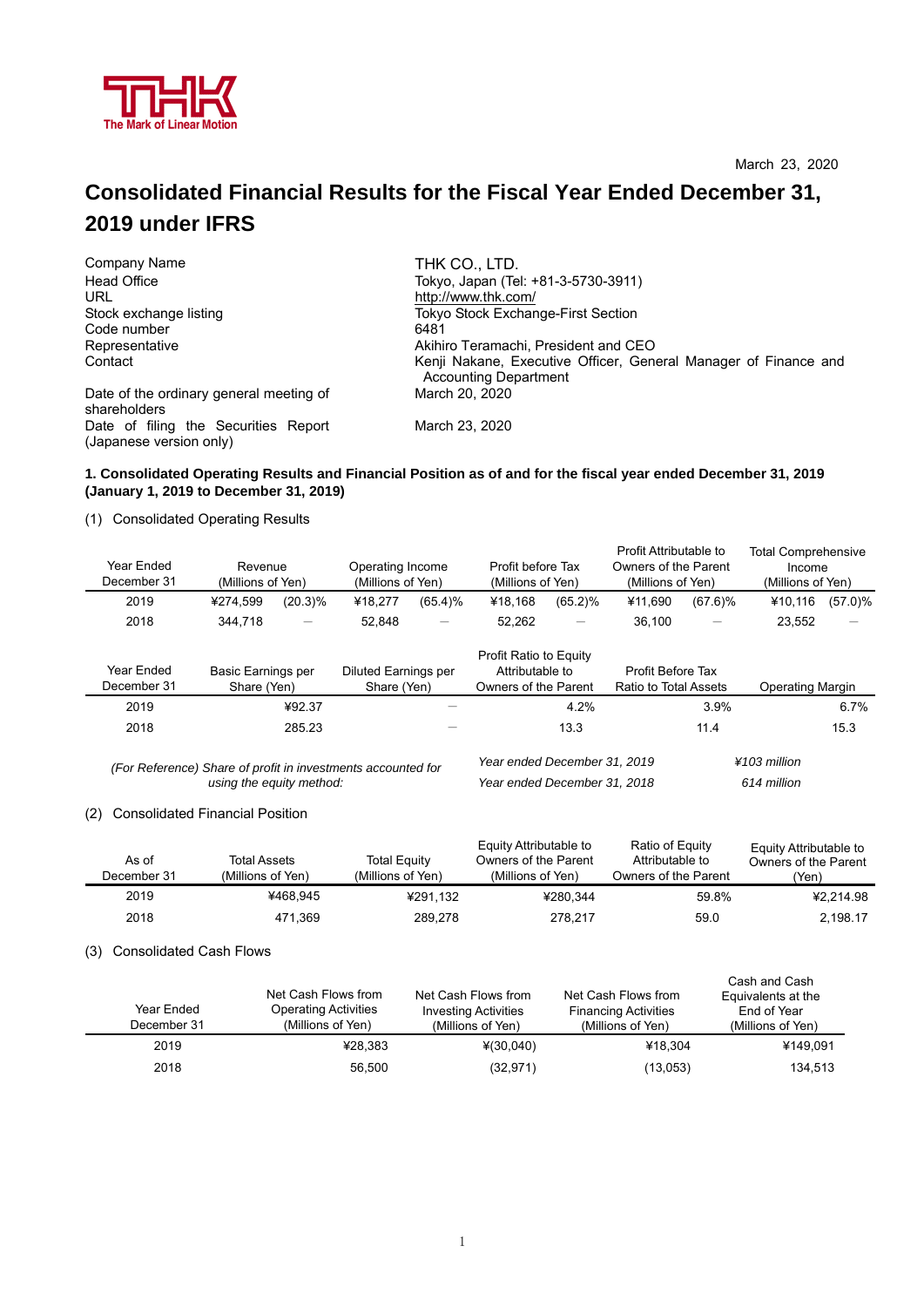# **2. Dividends**

|                                              | <b>First Quarter</b><br>end                                              | Second<br>Quarter end | <b>Third Quarter</b><br>end    | Year/Period<br>end | Total                                                                                |
|----------------------------------------------|--------------------------------------------------------------------------|-----------------------|--------------------------------|--------------------|--------------------------------------------------------------------------------------|
| Year ended December 31, 2018<br>(Actual)     | $\frac{1}{2}$                                                            | ¥47.00                | $\angle$                       | ¥38.00             | ¥85.00                                                                               |
| Year ended December 31, 2019<br>(Actual)     |                                                                          | 24.00                 |                                | 8.00               | 32.00                                                                                |
| Year ending December 31, 2020<br>(Projected) |                                                                          |                       |                                |                    |                                                                                      |
|                                              | Total Amount of<br>Dividends for the<br>Year/Period<br>(Millions of Yen) |                       | Payout Ratio<br>(Consolidated) |                    | Cash Dividends /<br>Equity Attributable to<br>Owners of the Parent<br>(Consolidated) |
| Year ended December 31, 2018<br>(Actual)     | ¥10,758                                                                  |                       | 30.4%                          |                    | 3.9%                                                                                 |
| Year ended December 31, 2019<br>(Actual)     |                                                                          | 4,050                 | 42.2%                          |                    | 1.4%                                                                                 |
| Year ending December 31, 2020<br>(Projected) |                                                                          | n/a                   |                                |                    | n/a                                                                                  |

THK's basic dividend policy is to set its payout ratio on a consolidated basis at 30% and a minimum dividend for a fiscal year at ¥15.00 per share (¥7.5 per share for both interim dividend and year-end dividend). The amounts of dividends for the year ending December 31, 2020 are planned to be determined in accordance with this policy and will be announced as soon as they are determined.

#### **3. Forecasts for the year ending December 31, 2020 (January 1, 2020 to December 31, 2020)**

|                                          | Revenue<br>(Millions of Yen) |       | Operating Income<br>(Millions of Yen) |        | Profit before Tax<br>(Millions of Yen) |        | Profit Attributable to<br>Owners of the Parent<br>(Millions of Yen) |        | Profit per<br>Share (Yen) |
|------------------------------------------|------------------------------|-------|---------------------------------------|--------|----------------------------------------|--------|---------------------------------------------------------------------|--------|---------------------------|
| Six-month period ending<br>June 30, 2020 | ¥124.000                     | $-$ % | ¥1.700                                | $-$ %  | ¥1.900                                 | $-$ %  | ¥200                                                                | $-$ %  | ¥1.58                     |
| Year ending<br>December 31, 2020         | 264.000                      | (3.9) | 11,400                                | (37.6) | 11.600                                 | (36.2) | 7,000                                                               | (40.1) | 55.31                     |

#### **Other Financial Information**

(1) Significant change in scope of consolidation: None

(2) Changes in accounting policy and estimates, and restatement due to:

| a. Changes in accounting standards | None |
|------------------------------------|------|
| b. Other changes                   | None |
| c. Changes in accounting estimates | None |

#### (3) Number of shares

| а. – | Common stock issued, including treasury                  |                                        | (shares)                   |
|------|----------------------------------------------------------|----------------------------------------|----------------------------|
|      | stock, as of:                                            | December 31, 2019<br>December 31, 2018 | 133,856,903<br>133,856,903 |
|      | b. Treasury stock as of:                                 | December 31, 2019<br>December 31, 2018 | 7.289.461<br>7,288,846     |
|      | c. Average number of common stock for the<br>year ended: | December 31, 2019<br>December 31, 2018 | 126,567,842<br>126,568,475 |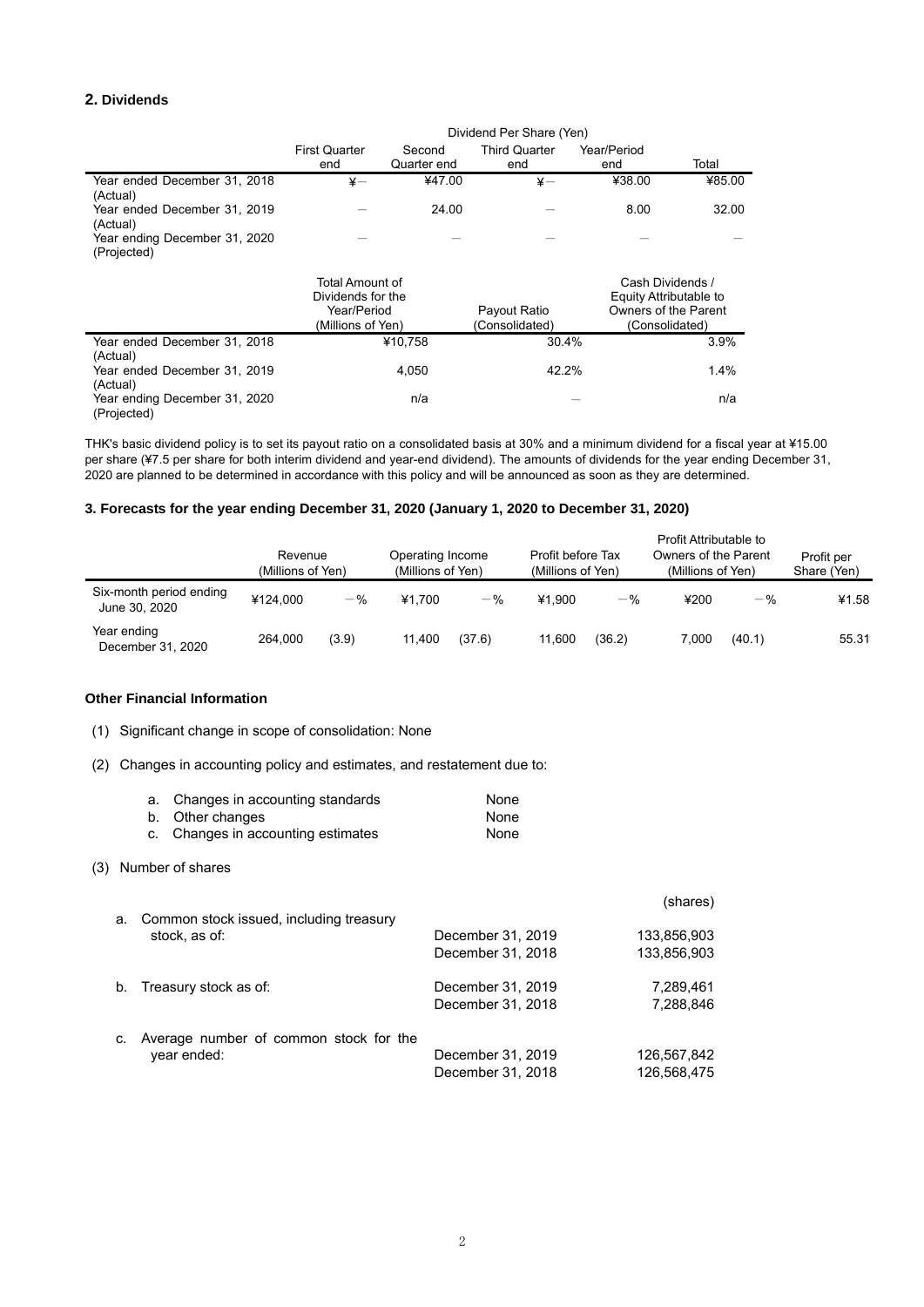# **For Reference: Outline of Non-consolidated Financial Statements under Japanese GAAP**

#### **1. Non-Consolidated Operating Results and Financial Position as of and for the year ended December 31, 2019 (January 1, 2019 to December 31, 2019)**

#### (1) Operating Results

| Year Ended<br>(Millions of Yen) | Net<br>Sales                  |          | Operating<br>Income             |          | Ordinary<br>Income |          | <b>Net</b><br>Income |          |
|---------------------------------|-------------------------------|----------|---------------------------------|----------|--------------------|----------|----------------------|----------|
| December 31, 2019               | ¥136,189                      | (26.9) % | ¥11,933                         | (65.6) % | ¥15,746            | (59.7) % | ¥7.559               | (73.0) % |
| December 31, 2018               | 186.311                       |          | 34.699                          |          | 39.053             |          | 28,035               |          |
| Year Ended March 31<br>(Yen)    | Net Income<br>Per Share-Basic |          | Net Income<br>Per Share-Diluted |          |                    |          |                      |          |
| December 31, 2019               |                               | ¥59.72   | $\frac{1}{2}$ -                 |          |                    |          |                      |          |
| December 31, 2018               |                               | 221.50   |                                 |          |                    |          |                      |          |

(Note) THK changed its closing date of each fiscal year from March 31 to December 31 starting from the fiscal year ended December 31, 2017. The fiscal year ended December 31, 2017 was an irregular accounting period of transition that covered nine months from April 1, 2017 to December 31, 2017; accordingly, the year-on-year percentage changes for the year ended December 31, 2018 in the above table are not presented.

#### (2) Financial Position

|                         | Total Assets<br>(Millions of Yen) |          | Net Worth Ratio<br>(9/6) | Net Assets<br>Per Share (Yen) |
|-------------------------|-----------------------------------|----------|--------------------------|-------------------------------|
| As of December 31, 2019 | ¥373.849                          | ¥245.086 | 65.6 %                   | ¥1.936.36                     |
| As of December 31, 2018 | 374.844                           | 244.616  | 65.3                     | 1.932.63                      |

*(Note) Net worth ratio is defined as net worth divided by total assets. Net worth consists of shareholders' equity and adjustment/valuation items in net assets.* 

| Net worth | As of December 31, 2019: | ¥245.086 million |
|-----------|--------------------------|------------------|
|           | As of December 31, 2018: | 244.616 million  |

Note) Effective January 1, 2019, THK applied "Partial Amendments to Accounting Standard for Tax Effect Accounting" (Statement No. 28 issued by Accounting Standards Board of Japan). The 2018 figures in the above table have been retrospectively adjusted in accordance with the revised standard.

#### **2. Non-Consolidated forecasts for the year ending December 31, 2020 (January 1, 2020 to December 31, 2020)**

|                                          | Net<br>Sales<br>(Millions of Yen) |            |        | Operating<br>Income<br>(Millions of Yen) |        | Ordinary<br>Income<br>(Millions of Yen) |        | Net Income<br>Attributable to<br>Owners of the Parent<br>(Millions of Yen) |        |
|------------------------------------------|-----------------------------------|------------|--------|------------------------------------------|--------|-----------------------------------------|--------|----------------------------------------------------------------------------|--------|
| Six-month period ending<br>June 30, 2020 | ¥56,000                           | $(25.6)\%$ | ¥1,300 | $(84.5)\%$                               | ¥2.200 | $(79.8)\%$                              | ¥1,800 | $(78.7)\%$                                                                 | ¥14.22 |
| Year ending<br>December 31, 2020         | 125.000                           | (8.2)      | 7.400  | (38.0)                                   | 8.900  | (43.5)                                  | 6.800  | (10.0)                                                                     | 53.72  |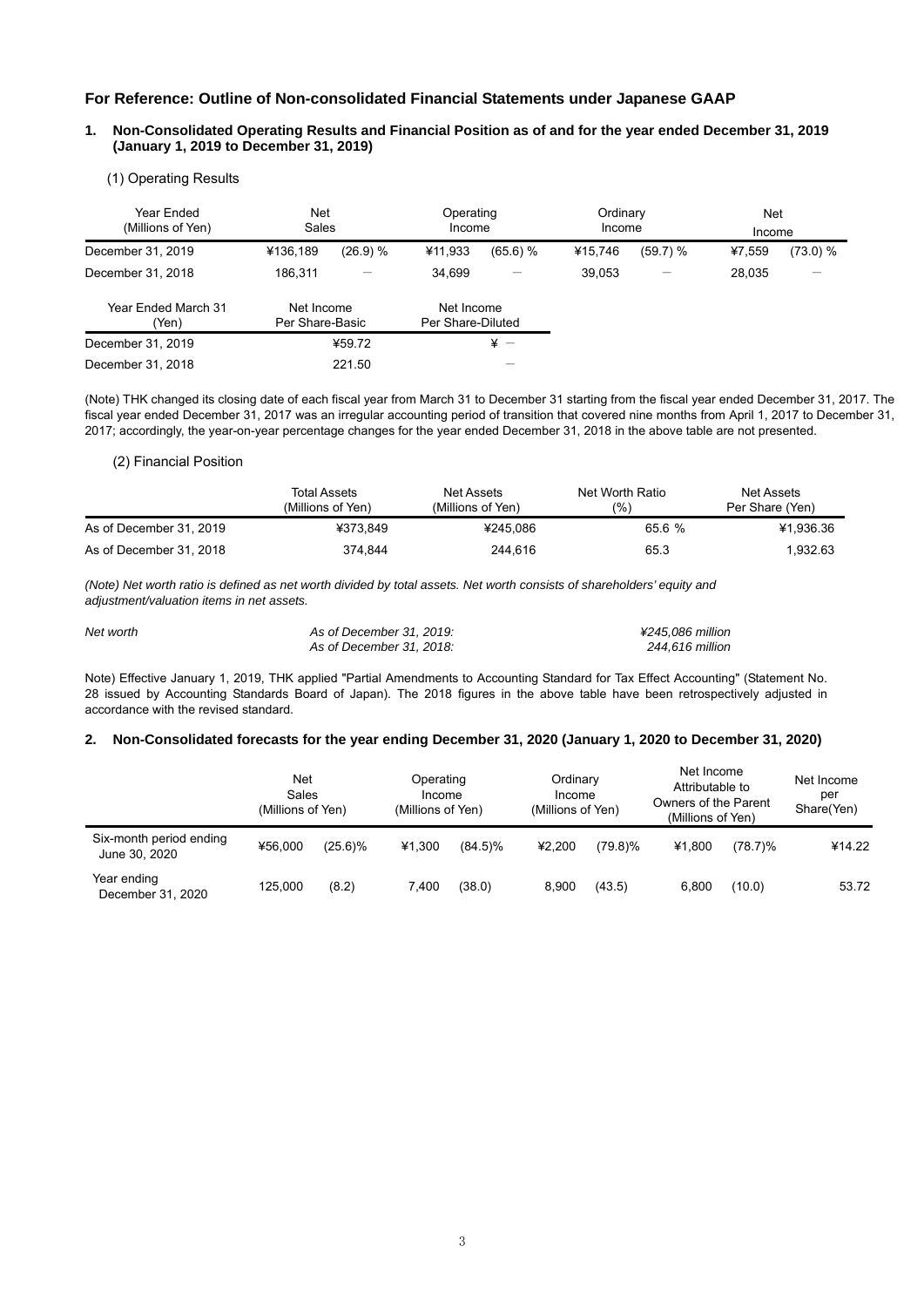# **Consolidated Financial Statements**

|                                                      |                                                           |                            | (Millions of Yen)          |
|------------------------------------------------------|-----------------------------------------------------------|----------------------------|----------------------------|
|                                                      | As of January 1, 2018<br>(Date of Transition<br>to IFRSs) | As of December 31,<br>2018 | As of December 31,<br>2019 |
| Assets:                                              |                                                           |                            |                            |
| Current assets:                                      |                                                           |                            |                            |
| Cash and cash equivalents                            | ¥129,920                                                  | ¥134,513                   | ¥149,091                   |
| Trade and other receivables                          | 86,839                                                    | 92,561                     | 63,734                     |
| Inventories                                          | 43,802                                                    | 50,065                     | 48,120                     |
| Other financial assets                               | 3                                                         | 3                          | 2                          |
| Other current assets                                 | 8,071                                                     | 7,737                      | 10,815                     |
| Total current assets                                 | 268,637                                                   | 284,881                    | 271,764                    |
| Non-current assets:                                  |                                                           |                            |                            |
| Property, plant and equipment                        | 127,236                                                   | 141,716                    | 155,055                    |
| Goodwill and intangible assets                       | 26,399                                                    | 23,501                     | 21,440                     |
| Investments accounted for using<br>the equity method | 5,290                                                     | 5,825                      | 5,280                      |
| Other financial assets                               | 9,763                                                     | 8,631                      | 9,991                      |
| Deferred tax assets                                  | 3,249                                                     | 5,112                      | 3,407                      |
| Net defined benefit asset                            | 2,295                                                     | 1,569                      | 1,869                      |
| Other non-current assets                             | 176                                                       | 131                        | 135                        |
| Total non-current assets                             | 174,411                                                   | 186,488                    | 197, 180                   |
| <b>Total assets</b>                                  | 443,049                                                   | 471,369                    | 468,945                    |

# Consolidated Statements of Financial Position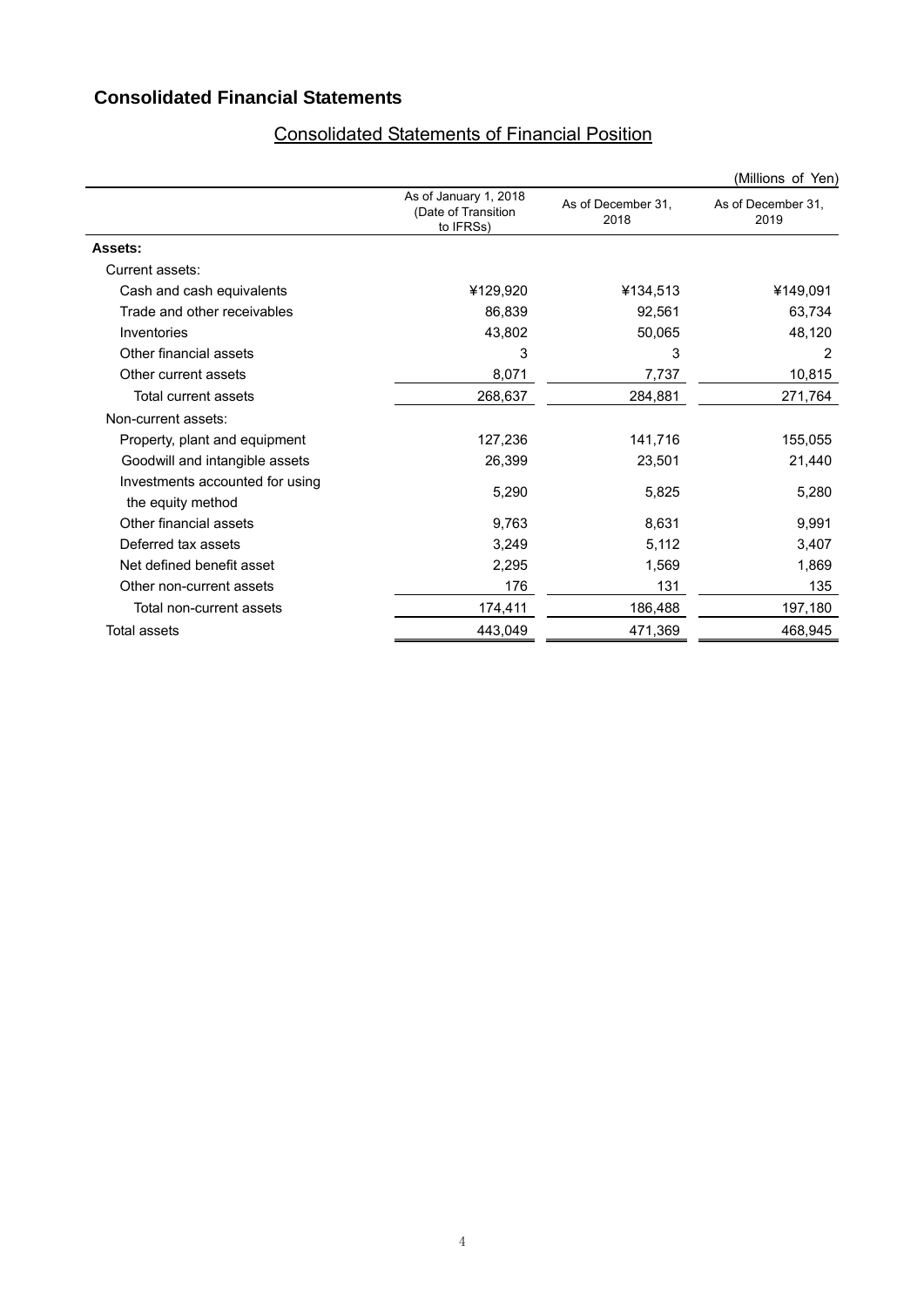|                                                      |                                                           |                            | (Millions of Yen)          |
|------------------------------------------------------|-----------------------------------------------------------|----------------------------|----------------------------|
|                                                      | As of January 1, 2018<br>(Date of Transition<br>to IFRSs) | As of December 31,<br>2018 | As of December 31,<br>2019 |
| <b>Liabilities and equity:</b>                       |                                                           |                            |                            |
| <b>Liabilities:</b>                                  |                                                           |                            |                            |
| <b>Current liabilities:</b>                          |                                                           |                            |                            |
| Trade and other payables                             | ¥54,915                                                   | ¥59,578                    | ¥42,825                    |
| Bonds and borrowings                                 | 22,359                                                    | 12,208                     | 22,228                     |
| Other financial liabilities                          | 3,694                                                     | 2,962                      | 2,417                      |
| Income taxes payable                                 | 1,673                                                     | 12,271                     | 709                        |
| Other current liabilities                            | 12,307                                                    | 12,970                     | 10,483                     |
| <b>Total current liabilities</b>                     | 94,950                                                    | 99,991                     | 78,663                     |
| Non-current liabilities:                             |                                                           |                            |                            |
| Bonds and borrowings                                 | 48,088                                                    | 55,360                     | 73,041                     |
| Other financial liabilities                          | 10,818                                                    | 11,212                     | 11,056                     |
| Net defined benefit liabilities                      | 7,389                                                     | 7,908                      | 7,438                      |
| Provisions                                           | 291                                                       | 307                        | 176                        |
| Deferred tax liabilities                             | 5,136                                                     | 5,498                      | 5,468                      |
| Other non-current liabilities                        | 1,654                                                     | 1,811                      | 1,968                      |
| Total non-current liabilities                        | 73,378                                                    | 82,100                     | 99,149                     |
| <b>Total Liabilities</b>                             | 168,329                                                   | 182,091                    | 177,813                    |
| <b>Equity</b>                                        |                                                           |                            |                            |
| Common stock                                         | 34,606                                                    | 34,606                     | 34,606                     |
| Capital surplus                                      | 40,440                                                    | 40,420                     | 40,413                     |
| Retained earnings                                    | 200,069                                                   | 226,358                    | 230,927                    |
| Treasury stock                                       | (13,998)                                                  | (14,002)                   | (14,004)                   |
| Other components of equity                           | 2,847                                                     | (9, 164)                   | (11, 598)                  |
| Total equity attributable to owners<br>of the parent | 263,965                                                   | 278,217                    | 280,344                    |
| Non-controlling interests                            | 10,754                                                    | 11,060                     | 10,787                     |
| <b>Total Equity</b>                                  | 274,720                                                   | 289,278                    | 291,132                    |
| <b>Total liabilities and equity</b>                  | 443,049                                                   | 471,369                    | 468,945                    |
|                                                      |                                                           |                            |                            |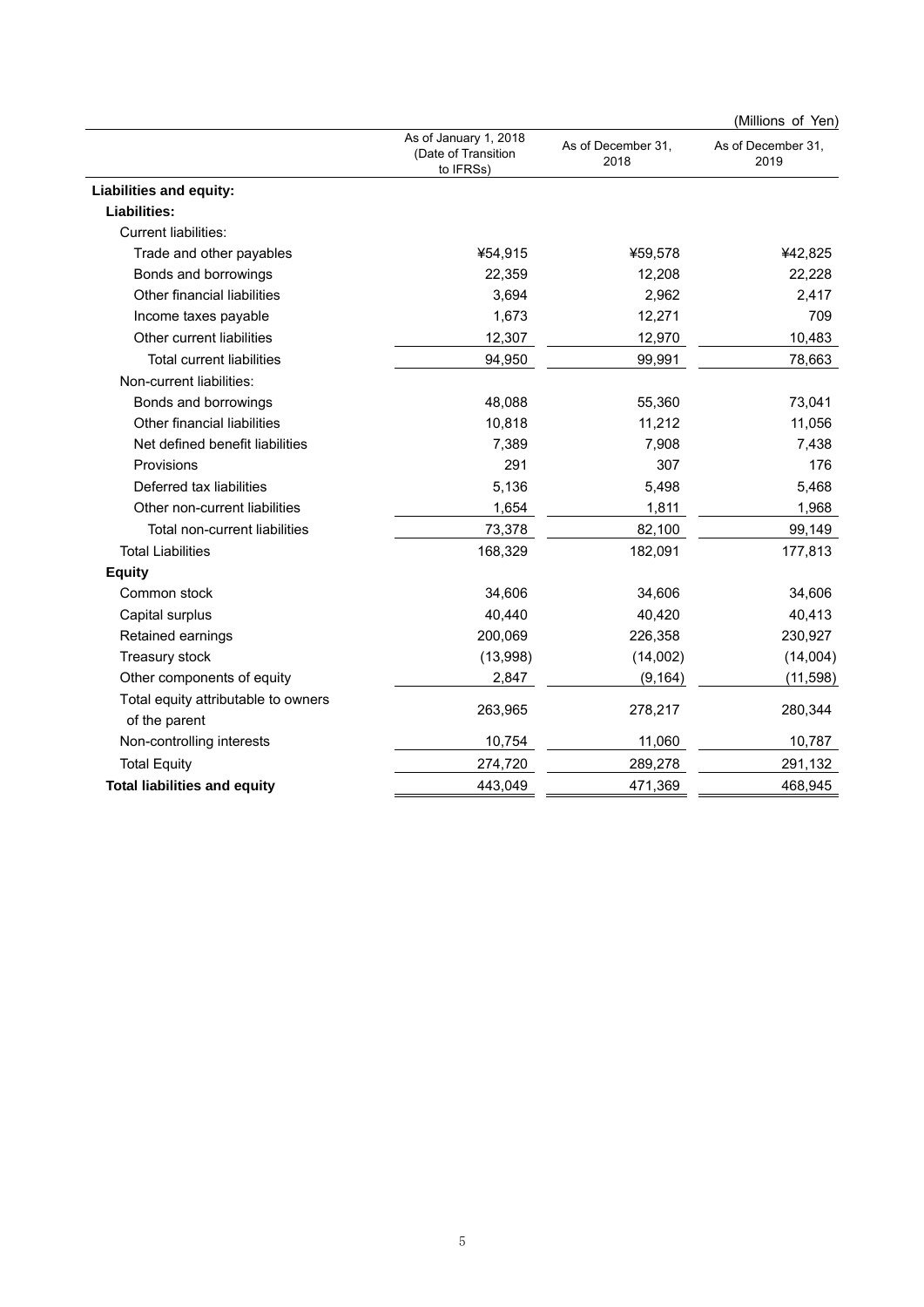|                                                                         |                                 | (Millions of Yen)               |
|-------------------------------------------------------------------------|---------------------------------|---------------------------------|
|                                                                         | Year Ended<br>December 31, 2018 | Year Ended<br>December 31, 2019 |
| Revenue                                                                 | ¥344,718                        | ¥274,599                        |
| Cost of sales                                                           | 242,733                         | 207,130                         |
| Gross profit                                                            | 101,985                         | 67,469                          |
| Selling, general and administrative expenses                            | 51,511                          | 49,437                          |
| Other income                                                            | 2,605                           | 2,184                           |
| Other expenses                                                          | 845                             | 2,042                           |
| Share of profit in investments accounted for using<br>the equity method | 614                             | 103                             |
| Operating income                                                        | 52,848                          | 18,277                          |
| Financial income                                                        | 875                             | 1,010                           |
| <b>Financial costs</b>                                                  | 1,461                           | 1,119                           |
| Profit before tax                                                       | 52,262                          | 18,168                          |
| Income tax expense                                                      | 15,545                          | 6,301                           |
| Profit for the year                                                     | 36,716                          | 11,866                          |
| Attributable to:                                                        |                                 |                                 |
| Owners of the parent                                                    | 36,100                          | 11,690                          |
| Non-controlling interests                                               | 616                             | 175                             |
| Total                                                                   | 36,716                          | 11,866                          |
| Earnings per share:                                                     |                                 |                                 |
| Basic(Yen)                                                              | 285.23                          | 92.37                           |
| Diluted(Yen)                                                            |                                 |                                 |

# Consolidated Statements of Profit or Loss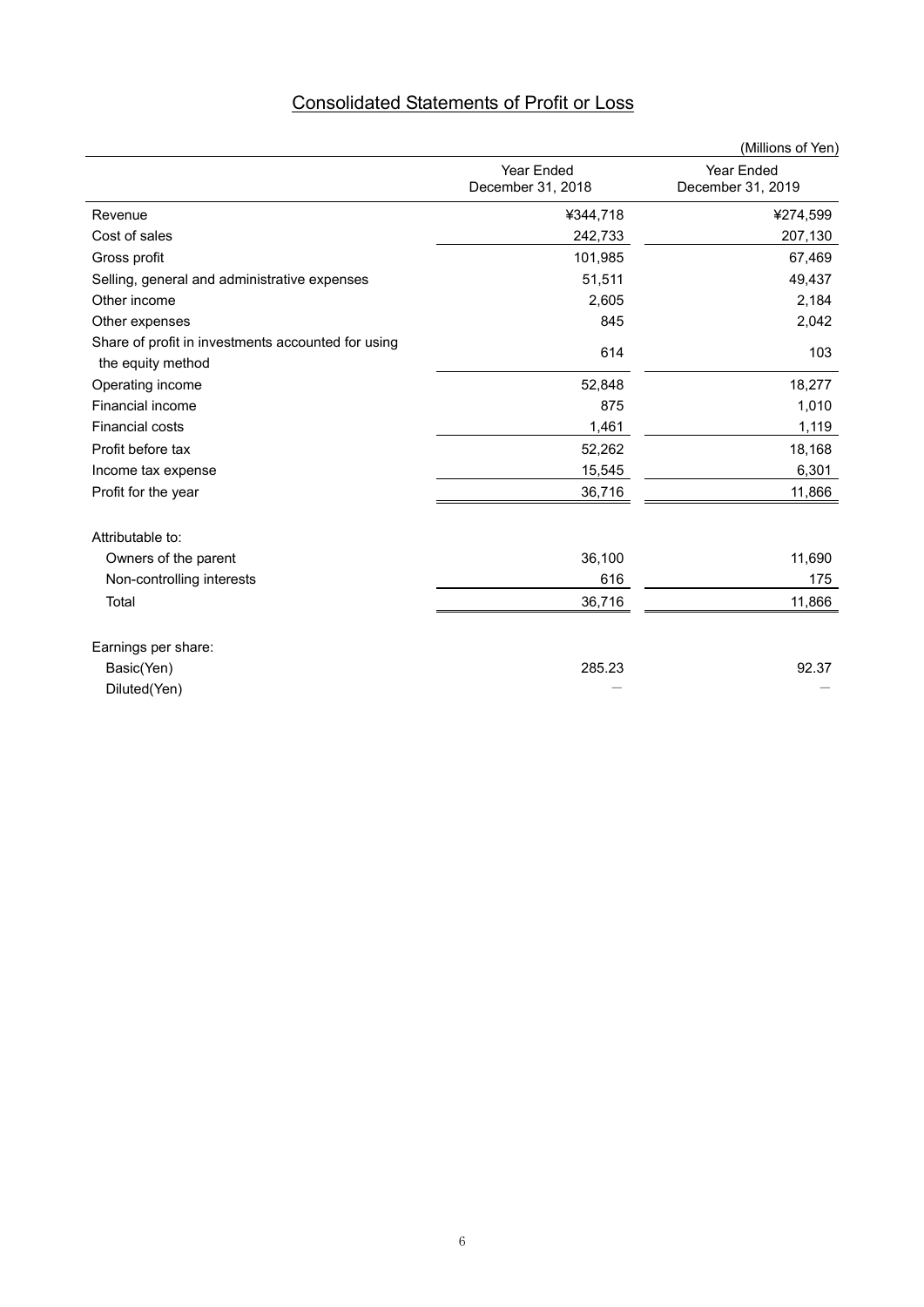# Consolidated Statements of Comprehensive Income

|                                                                                                 |                                 | (Millions of Yen)               |
|-------------------------------------------------------------------------------------------------|---------------------------------|---------------------------------|
|                                                                                                 | Year Ended<br>December 31, 2018 | Year Ended<br>December 31, 2019 |
| Profit for the year                                                                             | ¥36,716                         | ¥11,866                         |
| Other comprehensive income                                                                      |                                 |                                 |
| Items that may not be reclassified subsequently                                                 |                                 |                                 |
| to profit or loss:                                                                              |                                 |                                 |
| Financial assets measured at fair value through<br>other comprehensive income                   | (1,734)                         | 778                             |
| Remeasurements of defined benefit plans                                                         | (455)                           | 658                             |
| Share of other comprehensive income (losses) of<br>associates accounted under the equity method | (104)                           | 102                             |
| Subtotal                                                                                        | (2, 295)                        | 1,539                           |
| Items that may be reclassified subsequently                                                     |                                 |                                 |
| to profit or loss:                                                                              |                                 |                                 |
| Exchange differences on translating foreign<br>operations                                       | (11, 257)                       | (2,789)                         |
| Share of other comprehensive income (losses) of<br>associates                                   | 388                             | (499)                           |
| Subtotal                                                                                        | (10, 869)                       | (3,289)                         |
| Other comprehensive income, net of tax                                                          | (13, 164)                       | (1,749)                         |
| Comprehensive income                                                                            | 23,552                          | 10,116                          |
| Attributable to:                                                                                |                                 |                                 |
| Owners of the parent                                                                            | 23,517                          | 9,982                           |
| Non-controlling interests                                                                       | 35                              | 134                             |
| Total                                                                                           | 23,552                          | 10,116                          |
|                                                                                                 |                                 |                                 |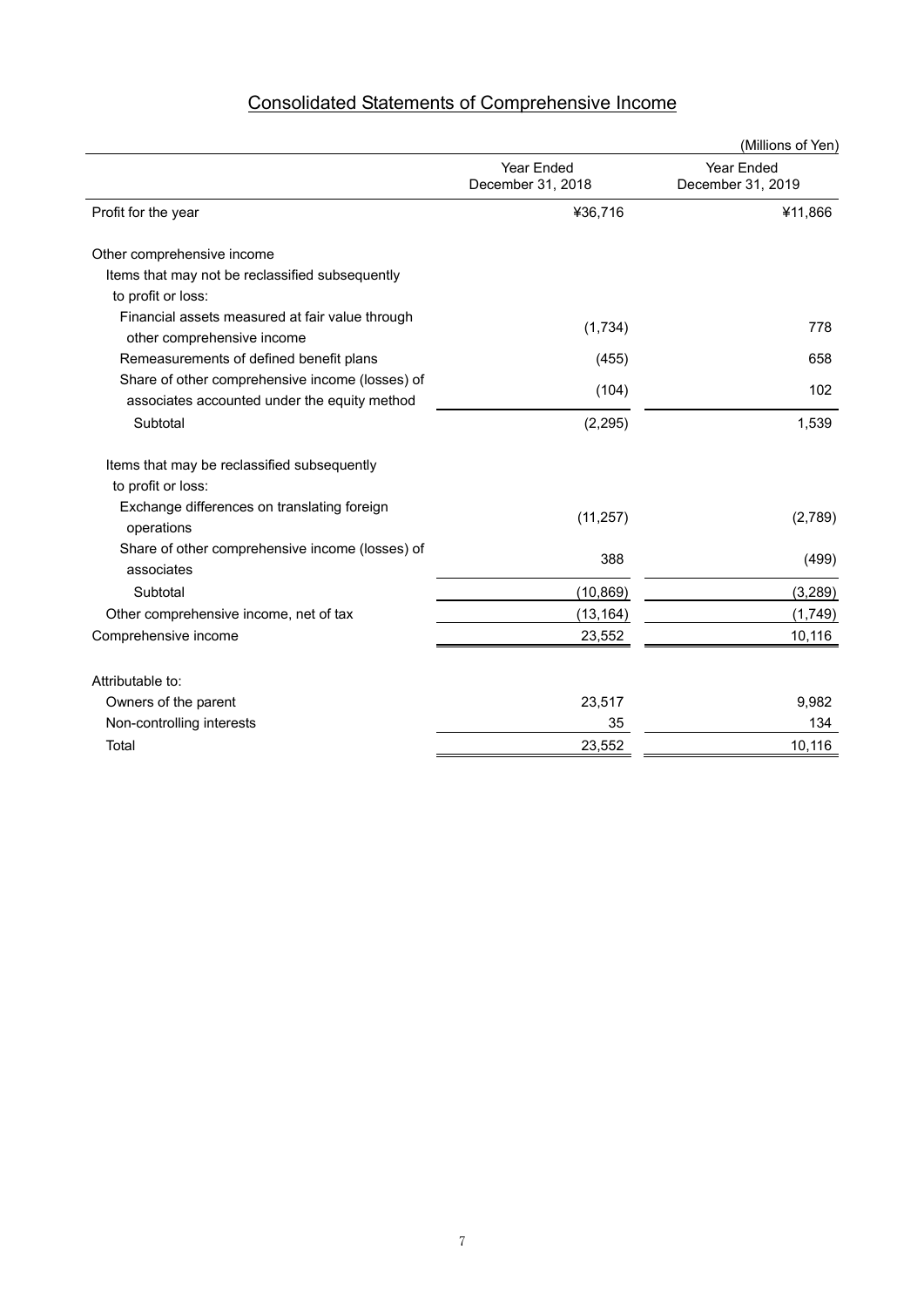# Consolidated Statements of Changes in Equity

|                                    | Equity attributable to owners of the parent |         |          |             |                               |  |
|------------------------------------|---------------------------------------------|---------|----------|-------------|-------------------------------|--|
|                                    |                                             |         |          |             | Other components of<br>equity |  |
|                                    |                                             |         |          |             | Exchange                      |  |
|                                    |                                             |         |          |             | differences on                |  |
| Year Ended December 31, 2018       | Common                                      | Capital | Retained | Treasury    | translating foreign           |  |
|                                    | stock                                       | surplus | earnings | stock       | operations                    |  |
| Beginning balance                  | ¥34,606                                     | ¥40,440 | ¥200,069 | $*(13,998)$ | $\frac{1}{2}$                 |  |
| Profit for the year                |                                             | -       | 36,100   |             |                               |  |
| Other comprehensive income         |                                             |         |          |             | (10, 267)                     |  |
| Total comprehensive income for the |                                             |         |          |             |                               |  |
| year                               |                                             |         | 36,100   |             | (10, 267)                     |  |
| Purchase of treasury stock         |                                             |         |          | (4)         |                               |  |
| Payment of dividends               |                                             |         | (9,239)  |             |                               |  |
| Transfer from other components of  |                                             |         |          |             |                               |  |
| equity to retained earnings        |                                             |         | (572)    |             |                               |  |
| Other                              |                                             | (20)    |          |             |                               |  |
| Total transactions with owners     |                                             | (20)    | (9, 811) | (4)         |                               |  |
| <b>Ending balance</b>              | 34,606                                      | 40,420  | 226,358  | (14,002)    | (10, 267)                     |  |

Equity attributable to owners of the parent

Other components of equity

Financial assets

measured at fair

value through other

|                                    | comprehensive | Remeasurements of        |           |           | Non-controlling |              |
|------------------------------------|---------------|--------------------------|-----------|-----------|-----------------|--------------|
|                                    | income        | defined benefit plans    | Subtotal  | Total     | interests       | Total equity |
| Beginning balance                  | ¥2,847        | $\angle +$               | ¥2,847    | ¥263,965  | ¥10,754         | ¥274,720     |
| Profit for the year                |               | $\overline{\phantom{0}}$ | —         | 36,100    | 616             | 36,716       |
| Other comprehensive income         | (1,744)       | (572)                    | (12, 583) | (12, 583) | (580)           | (13, 164)    |
| Total comprehensive income for the |               | (572)                    |           | 23,517    | 35              |              |
| year                               | (1,744)       |                          | (12, 583) |           |                 | 23,552       |
| Purchase of treasury stock         |               |                          |           | (4)       |                 | (4)          |
| Payment of dividends               |               |                          |           | (9,239)   |                 | (9,239)      |
| Transfer from other components of  |               | 572                      | 572       |           |                 |              |
| equity to retained earnings        |               |                          |           |           |                 |              |
| Other                              |               |                          |           | (20)      | 270             | 249          |
| Total transactions with owners     |               | 572                      | 572       | (9,265)   | 270             | (8,994)      |
| Ending balance                     | 1,102         |                          | (9, 164)  | 278,217   | 11,060          | 289,278      |

#### (Millions of Yen)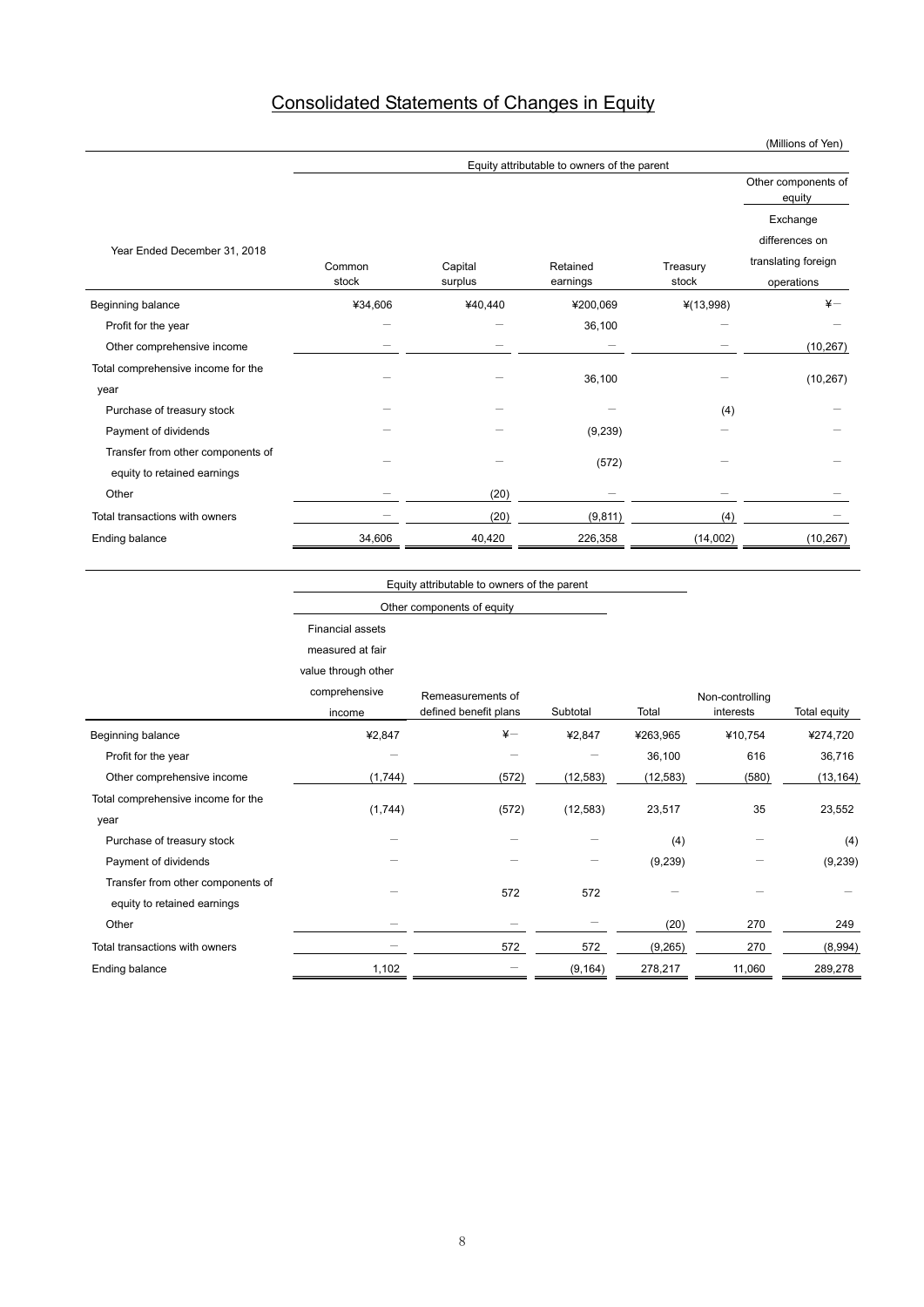|                                                                  |         |         |                                             |             | (Millions of Yen)                                 |
|------------------------------------------------------------------|---------|---------|---------------------------------------------|-------------|---------------------------------------------------|
|                                                                  |         |         | Equity attributable to owners of the parent |             |                                                   |
|                                                                  |         |         |                                             |             | Other components of<br>equity                     |
| Year Ended December 31, 2019                                     | Common  | Capital | Retained                                    | Treasury    | Exchange<br>differences on<br>translating foreign |
|                                                                  | stock   | surplus | earnings                                    | stock       | operations                                        |
| Beginning balance                                                | ¥34,606 | ¥40,420 | ¥226,358                                    | $*(14,002)$ | $*(10, 267)$                                      |
| Profit for the year                                              |         |         | 11,690                                      |             |                                                   |
| Other comprehensive income                                       |         |         |                                             |             | (3,212)                                           |
| Total comprehensive income for the<br>year                       |         |         | 11,690                                      |             | (3,212)                                           |
| Purchase of treasury stock                                       |         |         |                                             | (1)         |                                                   |
| Payment of dividends                                             |         |         | (7, 847)                                    |             |                                                   |
| Transfer from other components of<br>equity to retained earnings |         |         | 725                                         |             |                                                   |
| Other                                                            |         | (6)     |                                             |             |                                                   |
| Total transactions with owners                                   |         | (6)     | (7, 121)                                    | (1)         |                                                   |
| Ending balance                                                   | 34,606  | 40,413  | 230,927                                     | (14,004)    | (13, 479)                                         |

**Equity attributable to owners of the parent** 

Other components of equity

Financial assets

measured at fair

value through other

|                                                                  | comprehensive<br>income | Remeasurements of<br>defined benefit plans | Subtotal  | Total    | Non-controlling<br>interests | Total equity |
|------------------------------------------------------------------|-------------------------|--------------------------------------------|-----------|----------|------------------------------|--------------|
| Beginning balance                                                | ¥1,102                  | $\frac{1}{2}$                              | ¥(9,164)  | ¥278,217 | ¥11,060                      | ¥289,278     |
| Profit for the year                                              | -                       |                                            |           | 11,690   | 175                          | 11,866       |
| Other comprehensive income                                       | 779                     | 725                                        | (1,708)   | (1,708)  | (41)                         | (1,749)      |
| Total comprehensive income for the                               |                         |                                            |           |          |                              |              |
| year                                                             | 779                     | 725                                        | (1,708)   | 9,982    | 134                          | 10,116       |
| Purchase of treasury stock                                       |                         |                                            |           | (1)      |                              | (1)          |
| Payment of dividends                                             |                         |                                            |           | (7, 847) |                              | (7, 847)     |
| Transfer from other components of<br>equity to retained earnings |                         | (725)                                      | (725)     |          |                              |              |
| Other                                                            |                         |                                            |           | (6)      | (406)                        | (413)        |
| Total transactions with owners                                   |                         | (725)                                      | (725)     | (7, 855) | (406)                        | (8, 262)     |
| Ending balance                                                   | 1,881                   |                                            | (11, 598) | 280,344  | 10,787                       | 291,132      |

9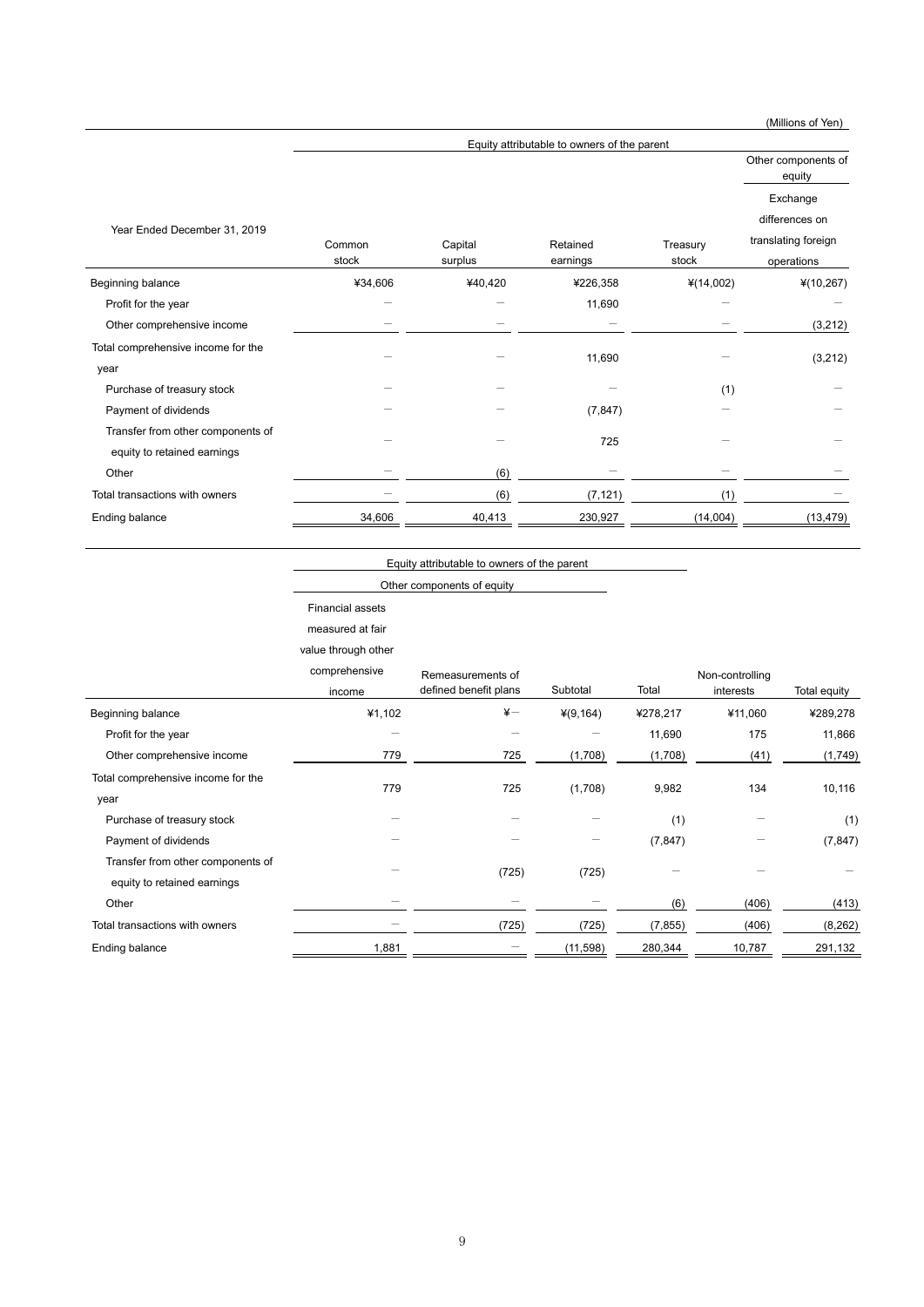| <b>Consolidated Statements of Cash Flows</b> |  |  |
|----------------------------------------------|--|--|
|                                              |  |  |

**Cash flows from operating activities**:

|       | Year Ended<br>December 31, 2018 | Year Ended<br>December 31, 2019 |  |  |
|-------|---------------------------------|---------------------------------|--|--|
|       | ¥52,262                         | ¥18,168                         |  |  |
|       | 16,600                          | 18,085                          |  |  |
|       |                                 | 678                             |  |  |
|       | (231)                           | (38)                            |  |  |
|       | (875)                           | (1,010)                         |  |  |
|       | 3,138                           | 1,405                           |  |  |
| ısing | (614)                           | (103)                           |  |  |
| ables | (7, 574)                        | 28,588                          |  |  |
|       | (7,958)                         | 1,615                           |  |  |
| ١les  | 4,977                           | (19, 887)                       |  |  |
|       | 2,151                           | (770)                           |  |  |

(Millions of Yen)

| Profit before tax                                                       | ¥52,262   | ¥18,168   |
|-------------------------------------------------------------------------|-----------|-----------|
| Depreciation and amortization                                           | 16,600    | 18,085    |
| Impairment losses                                                       |           | 678       |
| Change in net defined benefit assets and<br>liabilities                 | (231)     | (38)      |
| Financial income                                                        | (875)     | (1,010)   |
| <b>Financial costs</b>                                                  | 3,138     | 1,405     |
| Share of profit in investments accounted for using<br>the equity method | (614)     | (103)     |
| (Increase) decrease in trade and other receivables                      | (7, 574)  | 28,588    |
| (Increase) decrease in inventories                                      | (7,958)   | 1,615     |
| (Decrease) increase in trade and other payables                         | 4,977     | (19, 887) |
| Other                                                                   | 2,151     | (770)     |
| Subtotal                                                                | 61,875    | 46,731    |
| Interests and dividends received                                        | 872       | 1,004     |
| Interests paid                                                          | (357)     | (419)     |
| Income taxes paid                                                       | (5,888)   | (18, 933) |
| Net cash flows from operating activities                                | 56,500    | 28,383    |
| Cash flows from investing activities:                                   |           |           |
| Purchase of property, plant and equipment                               | (30, 878) | (29, 192) |
| Proceeds from sales of property, plant and equipment                    | 186       | 51        |
| Purchase of other financial assets                                      | (1,967)   | (392)     |
| Other                                                                   | (311)     | (507)     |
| Net cash flows from investing activities                                | (32, 971) | (30,040)  |
| Cash flows from financing activities:                                   |           |           |
| Proceeds from long-term borrowings                                      |           | 20,000    |
| Repayments of long-term borrowings                                      | (2, 185)  | (12, 185) |
| Proceeds from issuance of bonds                                         | 20,000    | 20,000    |
| Payments for redemption of bonds                                        | (20,000)  |           |
| Purchase of treasury stock                                              | (4)       | (1)       |
| Dividends paid                                                          | (9,326)   | (7, 944)  |
| Dividends paid to non-controlling shareholders                          | (8)       | (106)     |
| Repayments of lease obligations                                         | (1, 444)  | (1, 498)  |
| Other                                                                   | (84)      | 40        |
| Net cash flows from financing activities                                | (13,053)  | 18,304    |
| Effects of exchange rate changes on cash and cash equivalents           | (5,883)   | (2,069)   |
| Net increase in cash and cash equivalents                               | 4,592     | 14,577    |
| Cash and cash equivalents at the beginning of the year                  | 129,920   | 134,513   |
| Cash and cash equivalents at the end of the year                        | 134,513   | 149,091   |
|                                                                         |           |           |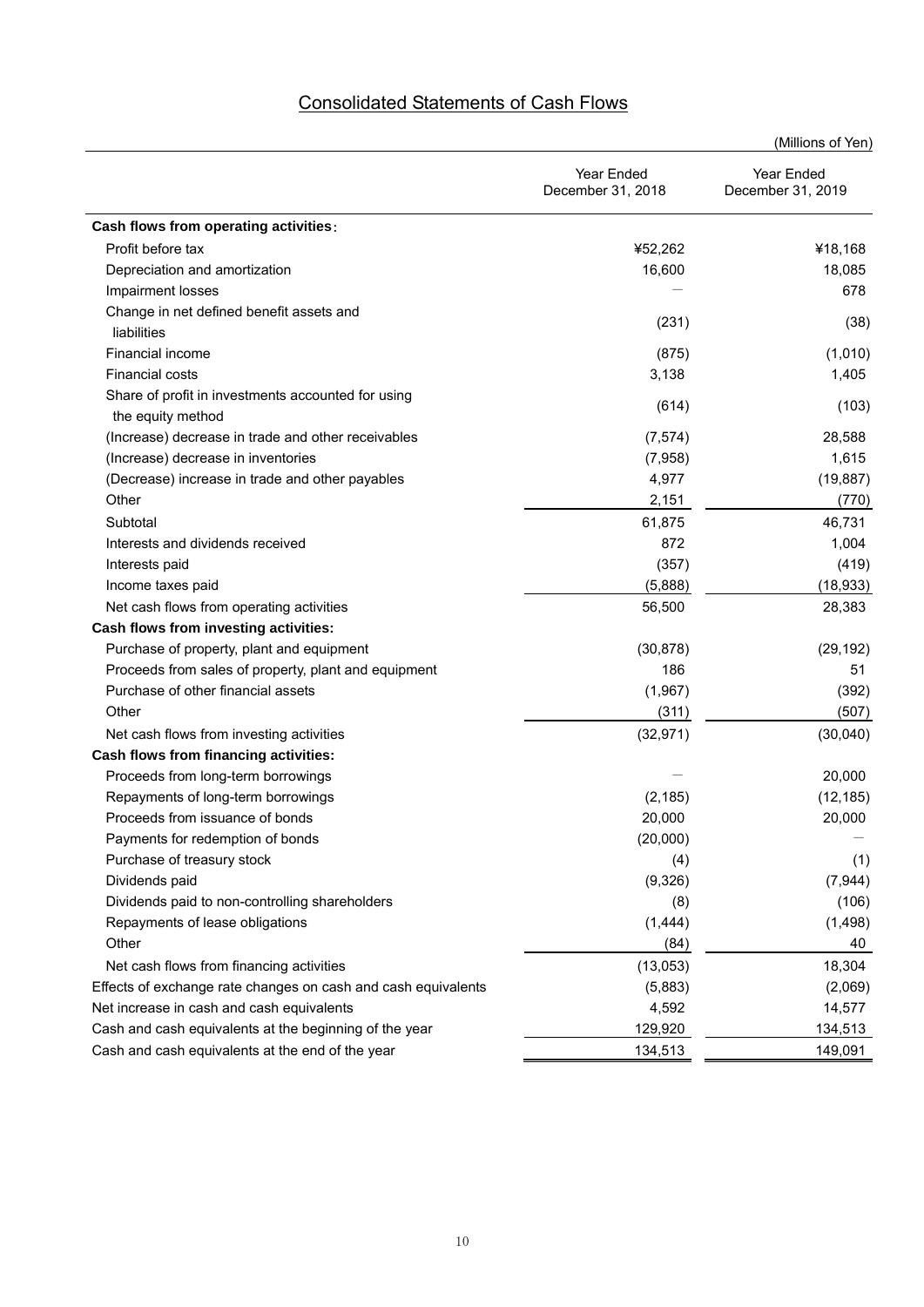# **Segment Information**

#### **1. Outline of reportable segments**

THK's reportable segments are components of THK Group for which respective financial information is separately available. Operating results of each segment is reviewed periodically by the Board of Directors to determine allocation of operating resources and evaluate its performance.

THK Group's main products are machinery parts such as LM (linear motion) guides and ball screws, and transportation equipment-related parts such as link balls and suspension ball joints. In each country, local subsidiaries establish their comprehensive business strategies and conduct their business activities in a similar way that THK and domestic subsidiaries do in Japan.

Therefore, the reportable segments consist of the five geographical segments, namely; (1) Japan, (2) The Americas (the United States and others), (3) Europe (Germany, France and others), (4) China, and (5) Other (Taiwan, Singapore and others) based on the THK Group's production/sales structure.

Segment income is computed based on operating income. The reportable segment information is prepared under the same accounting policies as those used in consolidation. Inter-segment sales and transfer are stated at amounts based on their fair market values. All adjustments in the following tables are intersegment elimination on consolidation.

#### **2. Reportable segments**

|                                                         |                                   |                                   |                                   |                            |         |          |               | (Millions of Yen) |
|---------------------------------------------------------|-----------------------------------|-----------------------------------|-----------------------------------|----------------------------|---------|----------|---------------|-------------------|
|                                                         |                                   | The                               |                                   |                            |         |          | Adjust        | Consoli           |
|                                                         | Japan                             | Americas                          | Europe                            | China                      | Other   | Total    | -ments        | -dated            |
| Revenue:                                                |                                   |                                   |                                   |                            |         |          |               |                   |
| Sales to customers                                      | ¥157,849                          | ¥64,526                           | ¥59,482                           | ¥46,223                    | ¥16,636 | ¥344,718 | $\frac{1}{2}$ | ¥344,718          |
| Inter-segment                                           | 58,600                            | 225                               | 161                               | 7,502                      | 1,898   | 68,388   | (68, 388)     |                   |
| Total                                                   | 216,450                           | 64,751                            | 59,644                            | 53,726                     | 18,534  | 413,107  | (68, 388)     | 344,718           |
| Segment income                                          | 40,701                            | 421                               | 1,538                             | 8,660                      | 2,449   | 53,771   | (923)         | 52,848            |
| Financial income                                        | 1,759                             | 1,374                             | 983                               | 2,021                      | 452     | 6,592    | (5,716)       | 875               |
| <b>Financial costs</b>                                  | 1,035                             | 1,593                             | 840                               | 1,849                      | 409     | 5,727    | (4, 266)      | 1,461             |
| Profit before tax                                       | 41,424                            | 203                               | 1,682                             | 8,832                      | 2,493   | 54,636   | (2, 374)      | 52,262            |
| Segment assets                                          | 414,660                           | 69,790                            | 100,233                           | 66,496                     | 21,303  | 672,484  | (201, 114)    | 471,369           |
| Other items:                                            |                                   |                                   |                                   |                            |         |          |               |                   |
| Depreciation and<br>amortization<br>Impairment losses   | 6,443<br>$\overline{\phantom{0}}$ | 2,719<br>$\overline{\phantom{0}}$ | 2,923<br>$\overline{\phantom{m}}$ | 3,524<br>$\qquad \qquad -$ | 477     | 16,088   | (63)          | 16,024            |
| Investments<br>accounted for using<br>the equity method | 5,825                             |                                   |                                   |                            |         | 5,825    |               | 5,825             |
| Share of profit in                                      |                                   |                                   |                                   |                            |         |          |               |                   |
| investments                                             | 614                               |                                   |                                   |                            |         | 614      |               | 614               |
| accounted for using                                     |                                   |                                   |                                   |                            |         |          |               |                   |
| the equity method<br>Capital expenditures               | 1,381                             | 2,111                             | 2,041                             | 758                        | 1,225   | 7,518    |               | 7,518             |

#### **For the year ended December 31, 2018 (January 1, 2018 to December 31, 2018)**

 *(Note) All adjustments are intercompany elimination.*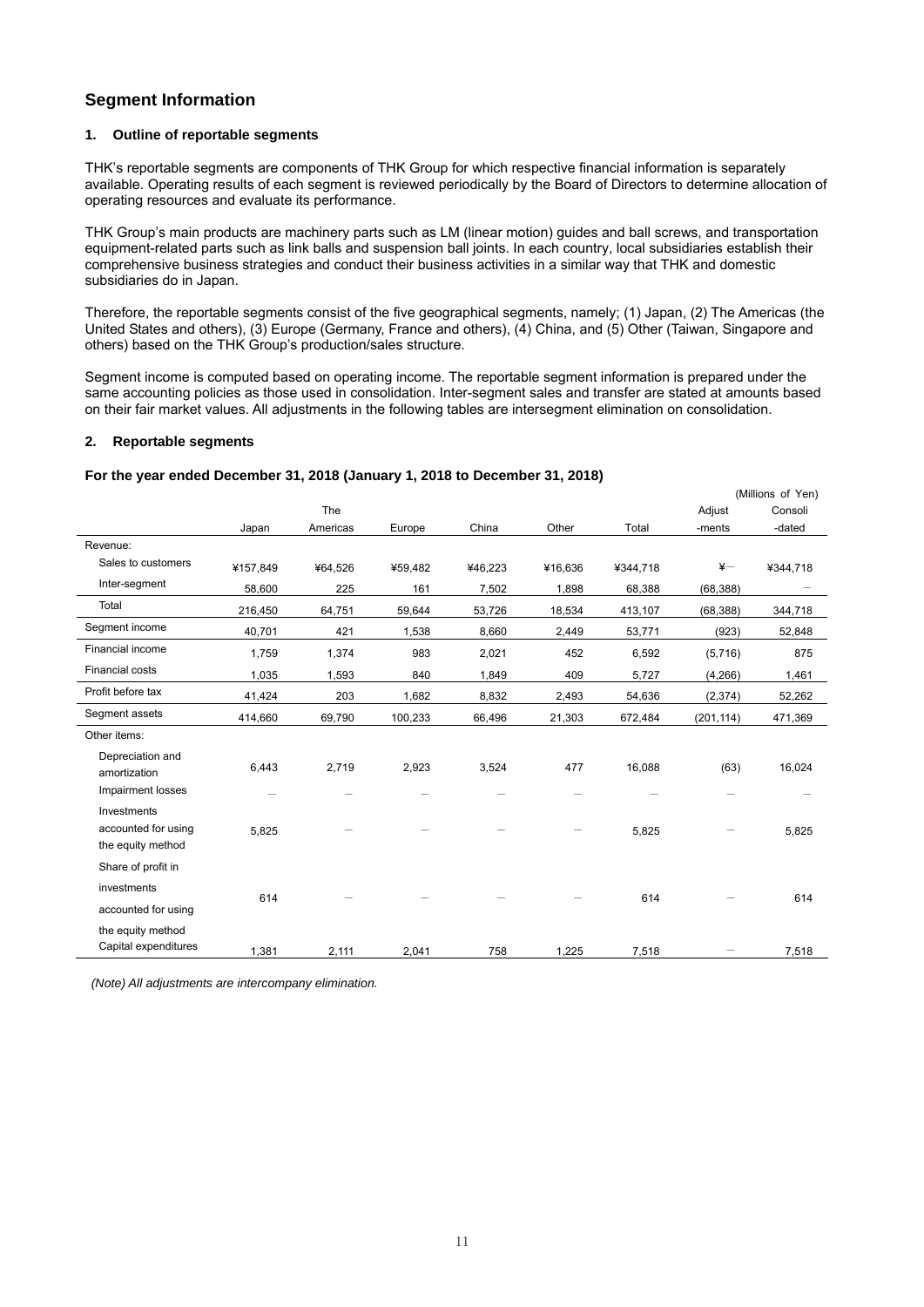|                                                         |                          |          |         |         |         |          |                 | (Millions of Yen) |
|---------------------------------------------------------|--------------------------|----------|---------|---------|---------|----------|-----------------|-------------------|
|                                                         |                          | The      |         |         |         |          | Adjust          | Consoli           |
|                                                         | Japan                    | Americas | Europe  | China   | Other   | Total    | -ments          | -dated            |
| Revenue:                                                |                          |          |         |         |         |          |                 |                   |
| Sales to customers                                      | ¥117,740                 | ¥58,480  | ¥55,143 | ¥29,969 | ¥13,265 | ¥274,599 | $\frac{1}{2}$   | ¥274,599          |
| Inter-segment                                           | 48,470                   | 146      | 269     | 4,635   | 1,695   | 55,217   | (55, 217)       |                   |
| Total                                                   | 166,210                  | 58,627   | 55,413  | 34,604  | 14,961  | 329,817  | (55, 217)       | 274,599           |
| Segment income (loss)                                   | 10,483                   | (1,012)  | 288     | 2,537   | 1,175   | 13,473   | 4,803           | 18,277            |
| Financial income                                        | 4,048                    | 1,228    | 1,089   | 1,880   | 470     | 8,718    | (7,707)         | 1,010             |
| <b>Financial costs</b>                                  | 1,148                    | 1,162    | 707     | 1,527   | 369     | 4,914    | (3,794)         | 1,119             |
| Profit before tax                                       | 13,383                   | (946)    | 671     | 2,891   | 1,277   | 17,276   | 891             | 18,168            |
| Segment assets                                          | 414,049                  | 68,513   | 98,861  | 66,692  | 24,815  | 672,931  | (203, 985)      | 468,945           |
| Other items:                                            |                          |          |         |         |         |          |                 |                   |
| Depreciation and<br>amortization                        | 7,526                    | 2,872    | 2,892   | 3,539   | 615     | 17,447   | (74)            | 17,373            |
| Impairment losses                                       | $\overline{\phantom{0}}$ | 678      |         | —       |         | 678      | $\qquad \qquad$ | 678               |
| Investments<br>accounted for using<br>the equity method | 5,280                    |          |         |         |         | 5,280    |                 | 5,280             |
| Share of profit in                                      |                          |          |         |         |         |          |                 |                   |
| investments                                             | 103                      |          |         |         |         | 103      |                 | 103               |
| accounted for using                                     |                          |          |         |         |         |          |                 |                   |
| the equity method<br>Capital expenditures               | 648                      | 938      | 1,882   | 1,843   | 363     | 5,677    |                 | 5,677             |

# **For the year ended December 31, 2019 (January 1, 2019 to December 31, 2019)**

*(Note) All adjustments are intercompany elimination.* 

# **3. Sales to customers, by services and major goods**

|                                           |                                 | (Millions of Yen)               |
|-------------------------------------------|---------------------------------|---------------------------------|
|                                           | Year Ended<br>December 31, 2018 | Year Ended<br>December 31, 2019 |
| Industrial equipment-related business     | ¥239,836                        | ¥179,116                        |
| Transportation equipment-related business | 104.882                         | 95,483                          |
| Total                                     | 344,718                         | 274,599                         |

# **4. Geographical information**

# (1) **Sales to customers**

| $\sim$       |                                 | (Millions of Yen)               |
|--------------|---------------------------------|---------------------------------|
|              | Year Ended<br>December 31, 2018 | Year Ended<br>December 31, 2019 |
| Japan        | ¥145,238                        | ¥109,424                        |
| The Americas | 59,792                          | 58,390                          |
| Europe       | 57,540                          | 53,766                          |
| China        | 48,554                          | 30,996                          |
| Other        | 33,592                          | 22,021                          |
| Total        | 344,718                         | 274,599                         |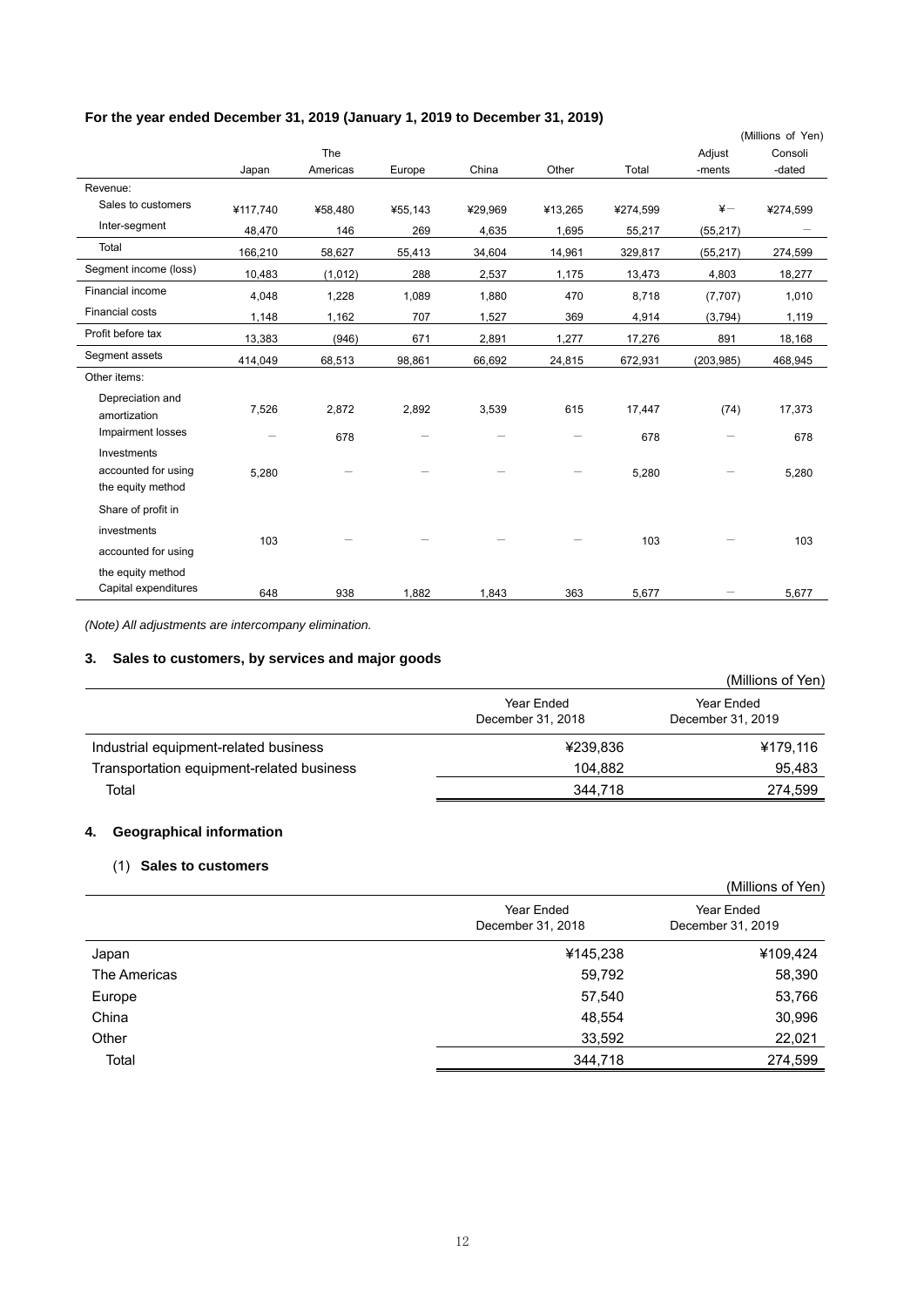#### **(2) Non-current assets**

|              |                                                           |                            | (Millions of Yen)          |
|--------------|-----------------------------------------------------------|----------------------------|----------------------------|
|              | As of January 1, 2018<br>(Date of Transition<br>to IFRSs) | As of December 31,<br>2018 | As of December 31.<br>2019 |
| Japan        | ¥59,360                                                   | ¥70,689                    | ¥78,569                    |
| The Americas | 23,904                                                    | 23,729                     | 25,238                     |
| Europe       | 24,029                                                    | 22,197                     | 21,534                     |
| China        | 30,858                                                    | 29,868                     | 29,820                     |
| Other        | 3,230                                                     | 5,644                      | 9,812                      |
| Total        | 141,382                                                   | 152,129                    | 164,976                    |

*(Note) Non-current assets in the table above are classified based on their physical locations and do not include financial instruments, deferred tax assets, and net defined benefit assets.* 

#### **5. Major customers**

Information on major customers is not presented because there was no single customer accounting for 10% or more of revenue on the consolidated statement of profit or loss.

# **Per Share Information**

|                                             |                                 | (Millions of Yen)               |
|---------------------------------------------|---------------------------------|---------------------------------|
|                                             | Year Ended<br>December 31, 2018 | Year Ended<br>December 31, 2019 |
| Profit attributable to owners of the parent | ¥36.100                         | ¥11,690                         |
| Weighted-average number of issued shares    | 126.568                         | 126,567                         |
| Basic earnings per share                    | 285.23                          | 92.37                           |

*(Note)THK did not have any shares with potentially-dilutive effects for the years ended December 31, 2018 and 2019.* 

# **Subsequent event**

Not applicable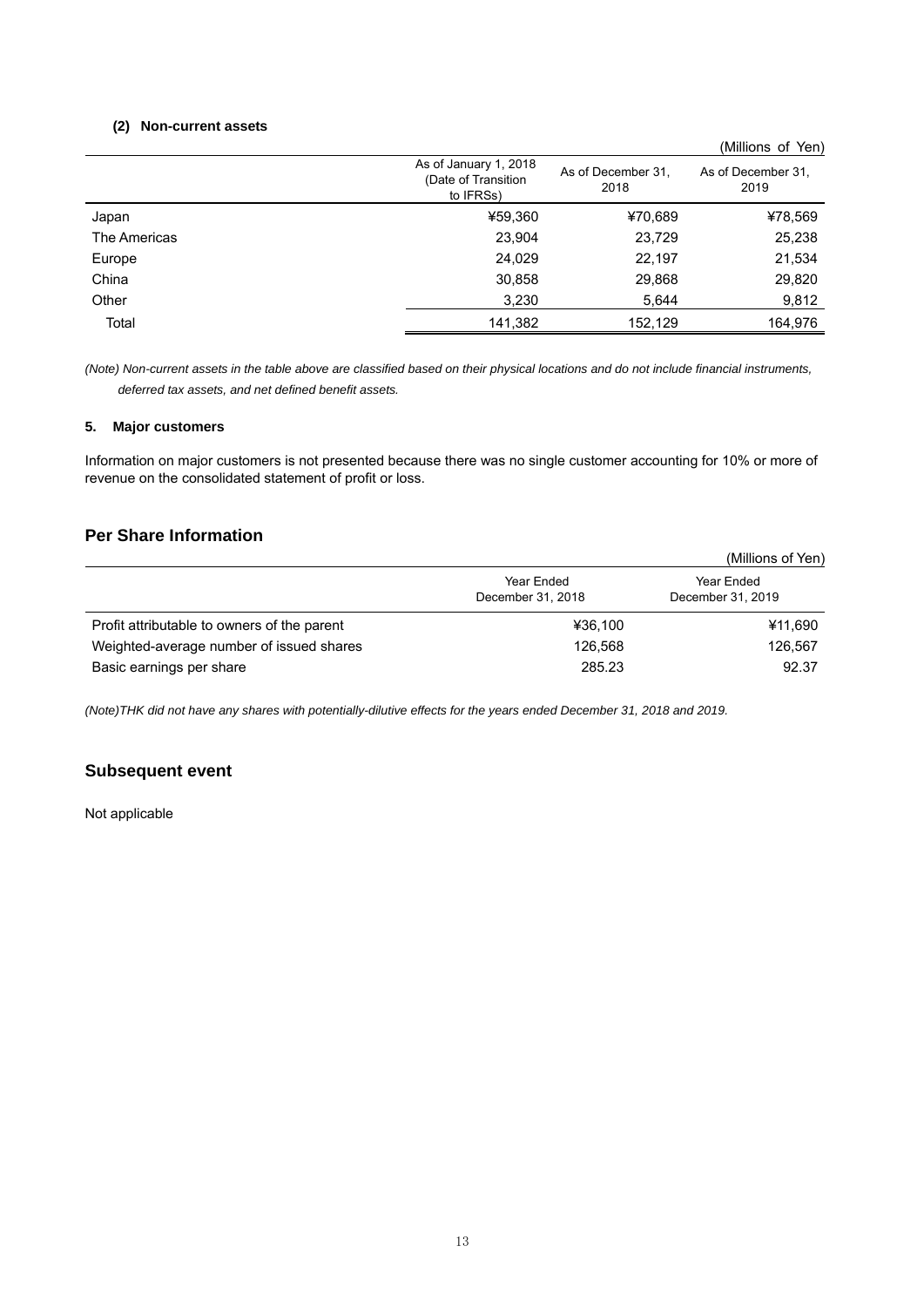# **First-time adoption of IFRSs (disclosure regarding the transition to IFRSs)**

THK has prepared its consolidated financial statements in accordance with IFRS from the year ended December 31, 2019. The date of transition to IFRSs from Japanese GAAP (hereinafter, "JGAAP") was January 1, 2018.

# (1) Exemptions under IFRS 1

A first-time adopter of IFRSs is, in principle, required to retrospectively apply each IFRS standard effective at the end of its first IFRS reporting period. However, IFRS 1 provides two types of exceptions to this principle, those subject to mandatory application of the exemptions and those subject to voluntary application. The effects of applying these exemptions are adjusted to retained earnings or other components of equity on the date of transition. The exemptions voluntarily applied by THK Group are as follows:

# (a) Business combinations

Under IFRS 1, an entity may elect not to apply IFRS 3 "Business Combinations" retrospectively to business combinations that occurred before the date of transition. THK has elected not to apply IFRS 3 retrospectively to the business combinations that occurred prior to the date of transition. Therefore, the amount of goodwill associated with the business combinations that occurred prior to the date of transition was recognized at the carrying amount based on JGAAP. Such goodwill was tested for impairment on the date of transition, regardless of whether there was any indication of impairment.

# (b) Exchange differences on translation of foreign operations

An entity may elect to reset cumulative exchange differences on translation of foreign operations to zero as of the date of transition. THK Group has reset its cumulative exchange differences on translation of foreign operations to zero as of the transition date.

## (c) Leases

The exemptions for leases are as follows:

1) An entity (a lessee) may elect to determine whether any arrangement contains a lease based on the facts and circumstances existing at the date of transition.

2) The lessee may measure that lease liability at the present value of the total remaining lease payments, discounted using the lessee's incremental borrowing rate at the date of transition.

3) The lessee may measure and recognize a right-of-use asset at its carrying amount as if IFRS 16 had been applied since the commencement date of the lease, but discounted using the lessee's incremental borrowing rate at the date of transition.

4) The lessee may elect not to recognize right-of-use assets or lease liabilities for leases of low-value assets and leases with a lease term of 12 months or less from the date of transition.

THK Group has recognized and measured leases by applying the above exemptions.

## (d) Designation of financial instruments recognized before the transition date

 An entity may elect to make designations in accordance with IFRS 9 "Financial Instruments" based on the facts and circumstances existing at the date of transition. An entity may designate an investment in an equity instrument as measured at fair value through other comprehensive income based on the facts and circumstances that exist at the date of transition.

THK Group has applied the above exemptions and has made designations based on the facts and circumstances existing at the date of transition. Some investments in equity investments has been designated as measured at fair value through other comprehensive income.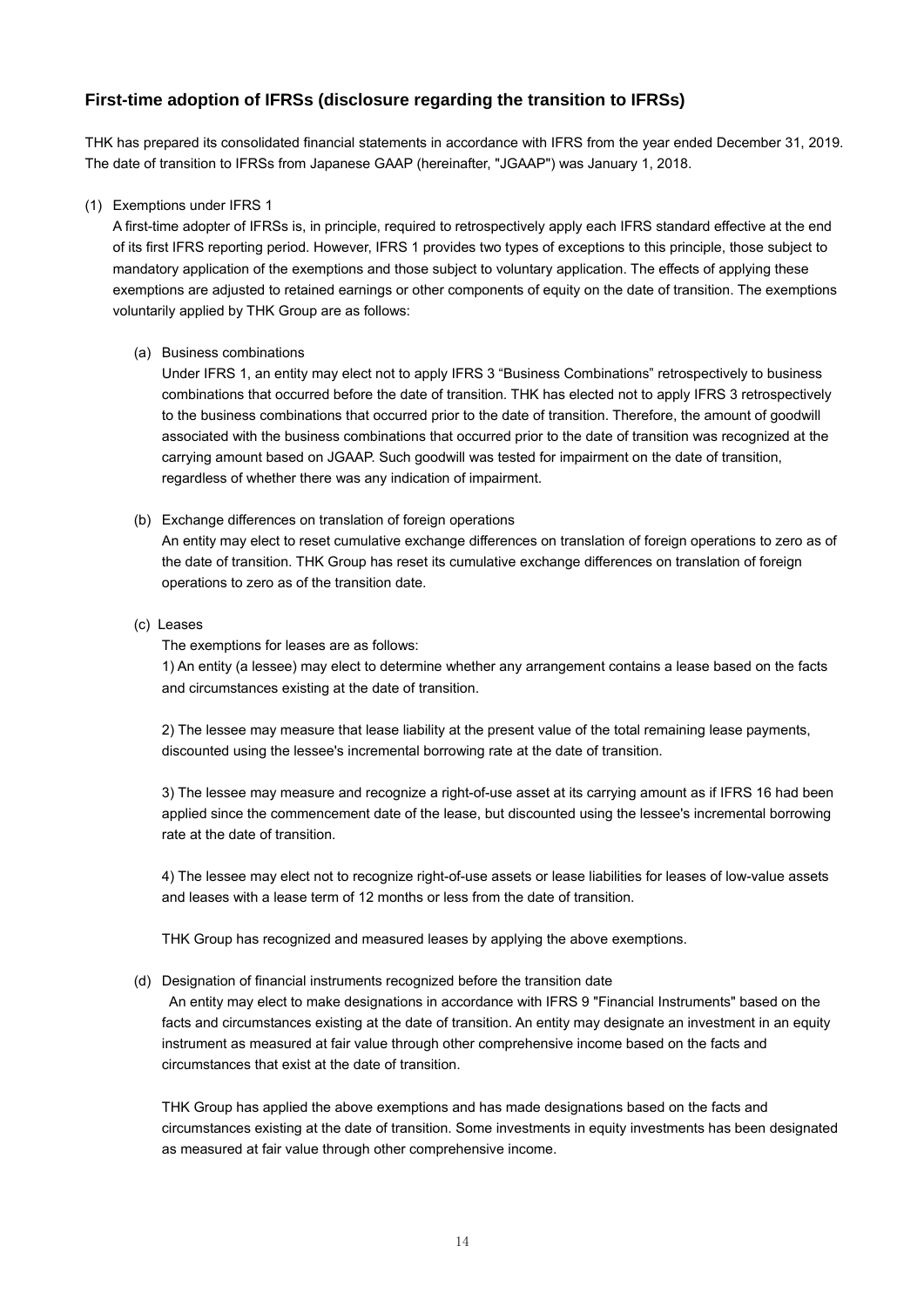#### (2) Mandatory exceptions to the retrospective application under IFRS 1

 IFRS 1 prohibits retrospective applications of IFRSs to some items including "estimates," "derecognition of financial assets and financial liabilities," "hedge accounting," "non-controlling interests" and "classification and measurement of financial instruments." THK Group applies these items prospectively from the date of transition.

# (3) Reconciliations

Reconciliations based on IFRS 1 are as follows. In these reconciliations, the amounts under "Reclassification" include adjustments that affect neither retained earnings nor comprehensive income, whereas the amounts under "Difference in recognition and measurement" include adjustments that affect retained earnings and comprehensive income.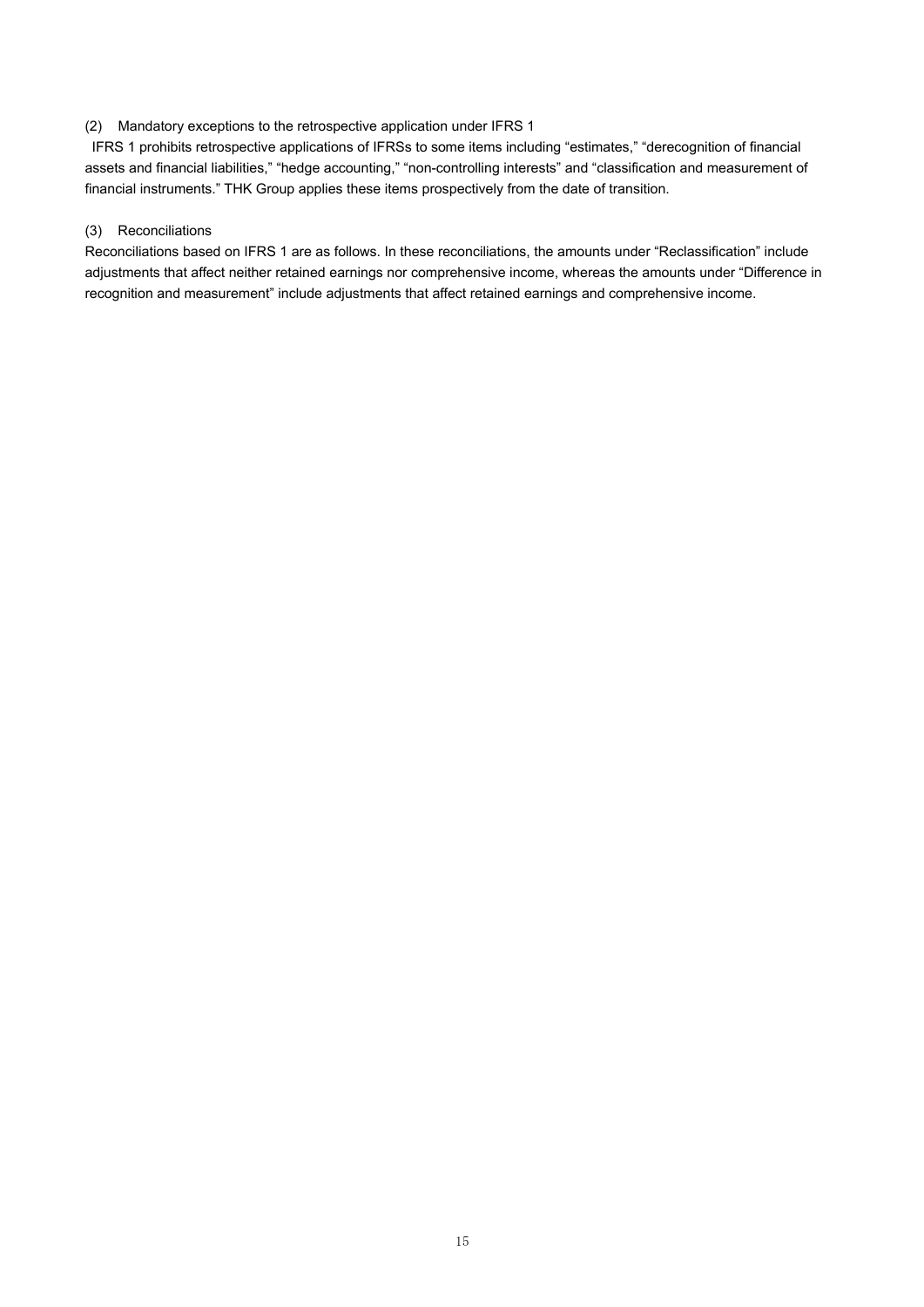# Reconciliation of equity on the date of transition (January 1, 2018)

|                                            |                             |                          |                                                 |                          |                       | (Millions of Yen)                                                              |
|--------------------------------------------|-----------------------------|--------------------------|-------------------------------------------------|--------------------------|-----------------------|--------------------------------------------------------------------------------|
| Presentation<br>under JGAAP                | <b>JGAAP</b>                | Reclassification         | Difference in<br>recognition and<br>measurement | <b>IFRS</b>              | <b>Notes</b>          | Presentation<br>under IFRS                                                     |
| <b>Assets:</b>                             |                             |                          |                                                 |                          |                       | Assets:                                                                        |
| Current assets:                            |                             |                          |                                                 |                          |                       | Current assets:                                                                |
| Cash and bank deposits                     | 129,920                     |                          |                                                 | 129,920                  |                       | Cash and cash equivalents                                                      |
| Accounts and notes<br>receivable           | 71,543                      | 15,295                   |                                                 | 86,839                   | (1),(2)               | Trade and other receivables                                                    |
| Electronically recorded<br>monetary claims | 15,514                      | (15, 514)                | $\overline{\phantom{0}}$                        | $\overline{\phantom{0}}$ | (1)                   |                                                                                |
|                                            |                             | 3                        | $\overline{\phantom{0}}$                        | 3                        |                       | Other financial assets                                                         |
| Merchandise and finished<br>goods          | 14,357                      | 29,445                   |                                                 | 43,802                   | (3)                   | Inventories                                                                    |
| Work in process                            | 10,104                      | (10, 104)                | $\overline{\phantom{0}}$                        | $\overline{\phantom{0}}$ | (3)                   |                                                                                |
| Raw materials and supplies                 | 19,340                      | (19, 340)                | $\overline{\phantom{0}}$                        |                          | (3)                   |                                                                                |
| Deferred tax assets                        | 2,337                       | (2, 337)                 | $\overline{\phantom{0}}$                        | $\overline{\phantom{0}}$ | (5)                   |                                                                                |
| Short-term loans receivable                | 3                           | (3)                      | $\overline{\phantom{0}}$                        |                          |                       |                                                                                |
| Other current assets                       | 8,071                       |                          | $\overline{\phantom{0}}$                        | 8,071                    |                       | Other financial assets                                                         |
| Allowance for bad debts                    | (218)                       | 218                      | $\overline{\phantom{0}}$                        |                          | (2)                   |                                                                                |
| Total current assets                       | 270,975                     | (2, 337)                 |                                                 | 268,637                  |                       | Total current assets                                                           |
| Fixed assets:                              |                             |                          |                                                 |                          |                       | Non-current assets                                                             |
| Property, plant and equipment              | 115,934                     | 1,181                    | 10,121                                          | 127,236                  | (6), (7)              | Property, plant and<br>equipment                                               |
| Intangibles                                | 32,395                      | (1, 181)                 | (4, 814)                                        | 26,399                   | (7)                   | Goodwill and intangible<br>assets                                              |
| Long-term investments in<br>securities     | 11,377<br>$\qquad \qquad -$ | (6,087)<br>8,842         | 920                                             | 5,290<br>9,763           | (4), (8)<br>(4), (11) | Investments accounted for<br>using the equity method<br>Other financial assets |
| Net defined benefit asset                  | 2,295                       | $\overline{\phantom{0}}$ | $\overline{\phantom{0}}$                        | 2,295                    |                       | Net defined benefit asset                                                      |
| Deferred tax assets                        | 754                         | 2,337                    | 156                                             | 3,249                    | (5)                   | Deferred tax assets                                                            |
| Other                                      | 3,007                       | (2,831)                  | $\overline{\phantom{0}}$                        | 176                      |                       | Other non-current assets                                                       |
| Allowance for bad debts                    | (75)                        | 75                       | -                                               | $\qquad \qquad -$        |                       |                                                                                |
| Total fixed assets                         | 165,689                     | 2,337                    | 6,384                                           | 174,411                  |                       | Total non-current assets                                                       |
| Total assets                               | 436,664                     |                          | 6,384                                           | 443,049                  |                       | Total assets                                                                   |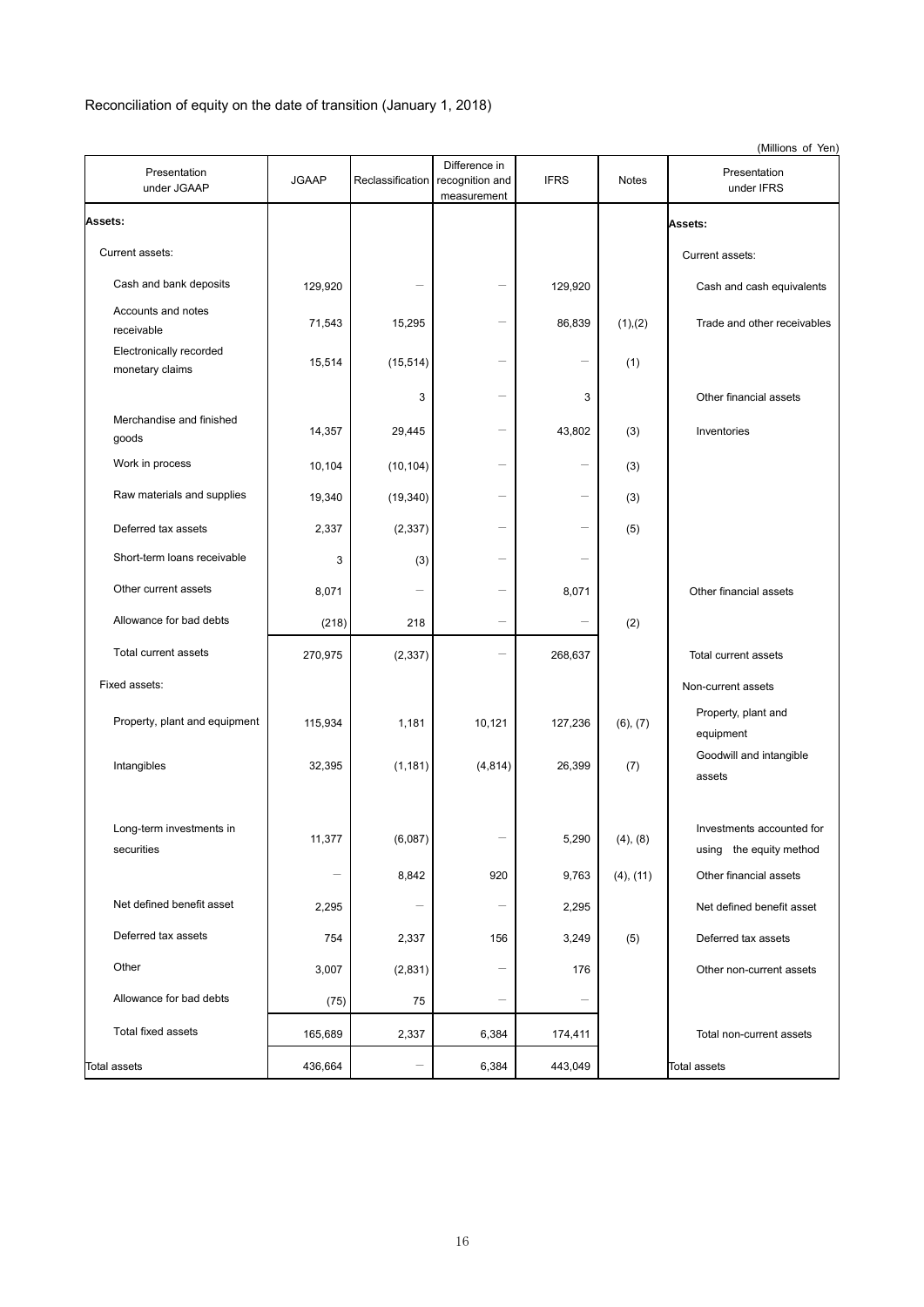(Millions of Yen)

| Presentation<br>under JGAAP                                                | <b>JGAAP</b>             | Reclassification | Difference in<br>recognition and<br>measurement | <b>IFRS</b>              | <b>Notes</b>           | Presentation<br>under IFRS    |
|----------------------------------------------------------------------------|--------------------------|------------------|-------------------------------------------------|--------------------------|------------------------|-------------------------------|
|                                                                            |                          |                  |                                                 |                          |                        | Liabilities and equity:       |
| Liabilities:                                                               |                          |                  |                                                 |                          |                        | Liabilities:                  |
| Current liabilities:                                                       |                          |                  |                                                 |                          |                        | Current liabilities:          |
| Accounts and notes payable                                                 | 22,330                   | 32,585           |                                                 | 54,915                   | (9)                    | Trade and other payables      |
| Electronically recorded<br>obligations                                     | 23,923                   | (21, 909)        | 1,679                                           | 3,694                    | (4), (6), (9)          | Other financial liabilities   |
| Current portion of long-term<br>bonds                                      | 20,000                   | 2,283            | 75                                              | 22,359                   | (10), (11)             | Bonds and borrowings          |
| Current portion of Long-term<br>bank loans                                 | 2,185                    | (2, 185)         | $\qquad \qquad -$                               | $\overline{\phantom{0}}$ | (10)                   |                               |
| Lease obligation                                                           | 126                      | (126)            |                                                 |                          | (4)                    |                               |
| Income taxes payable                                                       | 1,673                    |                  | $\overline{\phantom{0}}$                        | 1,673                    |                        | Income taxes payable          |
| Accrued bonuses to<br>employees                                            | 2,971                    | (2,971)          | $\overline{\phantom{0}}$                        |                          | (12)                   |                               |
| Other                                                                      | 19,986                   | (7,679)          | $\overline{\phantom{0}}$                        | 12,307                   | $(5)$ , $(9)$ , $(12)$ | Other current liabilities     |
| <b>Total current liabilities</b>                                           | 93,196                   | (1)              | 1,755                                           | 94,950                   |                        | Total current liabilities     |
| Long-term liabilities:                                                     |                          |                  |                                                 |                          |                        | Non-current liabilities:      |
| <b>Bonds</b>                                                               | 20,000                   | 27,480           | 607                                             | 48,088                   | (10), (11)             | Bonds and borrowings          |
| Long-term bank loans                                                       | 27,480                   | (27, 480)        |                                                 |                          | (10)                   |                               |
| Lease obligation                                                           | 114                      | (114)            | $\overline{\phantom{0}}$                        |                          | (4)                    |                               |
|                                                                            | $\overline{\phantom{0}}$ | 975              | 9,843                                           | 10,818                   | $(4)$ , $(6)$ , $(11)$ | Other financial liabilities   |
| Deferred tax liabilities                                                   | 5,134                    | 1                | $\overline{\phantom{0}}$                        | 5,136                    | (5)                    | Deferred tax liabilities      |
| Reserve for retirement<br>benefits for directors and<br>corporate auditors | 108                      | 118              | 64                                              | 291                      |                        | Provisions                    |
| Reserve for product warranty                                               | 118                      | (118)            |                                                 |                          |                        |                               |
| Net defined benefit liability                                              | 7,389                    |                  | $\overline{\phantom{0}}$                        | 7,389                    |                        | Net defined benefit liability |
| Other                                                                      | 1,368                    | (861)            | 1,147                                           | 1,654                    | (13)                   | Other non-current liabilities |
| Total long-term liabilities                                                | 61,713                   | 1                | 11,663                                          | 73,378                   |                        | Total non-current liabilities |
| Total liabilities                                                          | 154,910                  |                  | 13,419                                          | 168,329                  |                        | <b>Total Liabilities</b>      |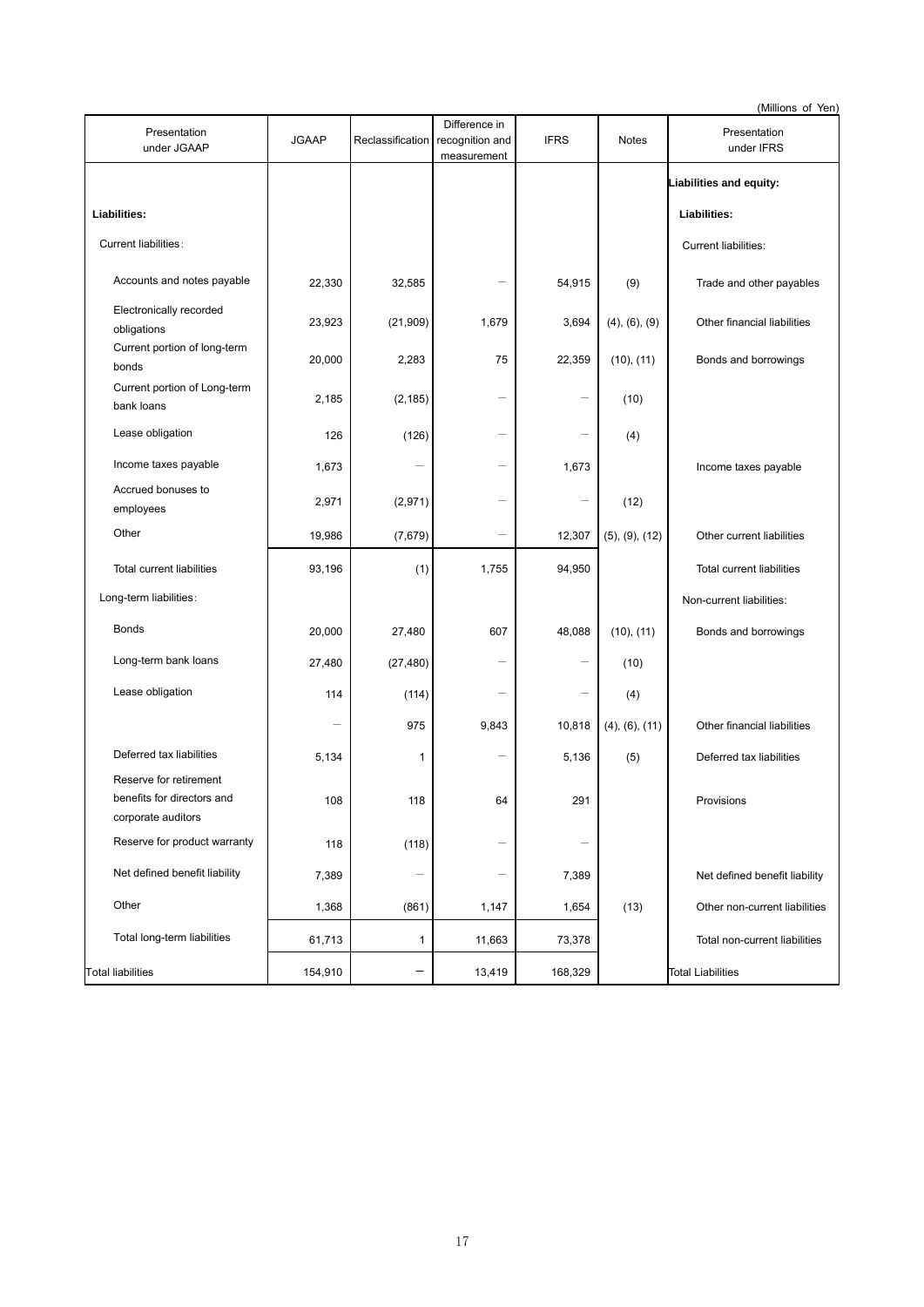(Millions of Yen) Presentation Presentation<br>
under JGAAP JGAAP Reclassification Difference in recognition and measurement IFRS Notes Presentation under IFRS **Net assets: Equity**  Common stock  $34,606$  -  $34,606$  Common stock Additional paid-in capital  $40,440$   $40,440$   $40,440$  Capital surplus Treasury stock  $(13,998)$   $(13,998)$   $(13,998)$  Treasury stock Total accumulated other comprehensive income 15,272  $(12,425)$   $(2,847)$   $(14)$ ,  $(15)$  Other components of equity Retained earnings 194,626  $-$  5,443 200,069 (14), (15) Retained earnings  $-$  263,965 Total equity attributable to owners of the parent Non-controlling interests  $10,806$   $(52)$   $10,754$  Non-controlling interests Total net assets  $281,754$   $(7,034)$   $274,720$  Total Equity Total liabilities and net assets  $\begin{array}{|c|c|c|c|c|}\n\hline\n\text{436,664} & - & 6,384 & 443,049 & \text{Total liabilities and equity}\n\hline\n\end{array}$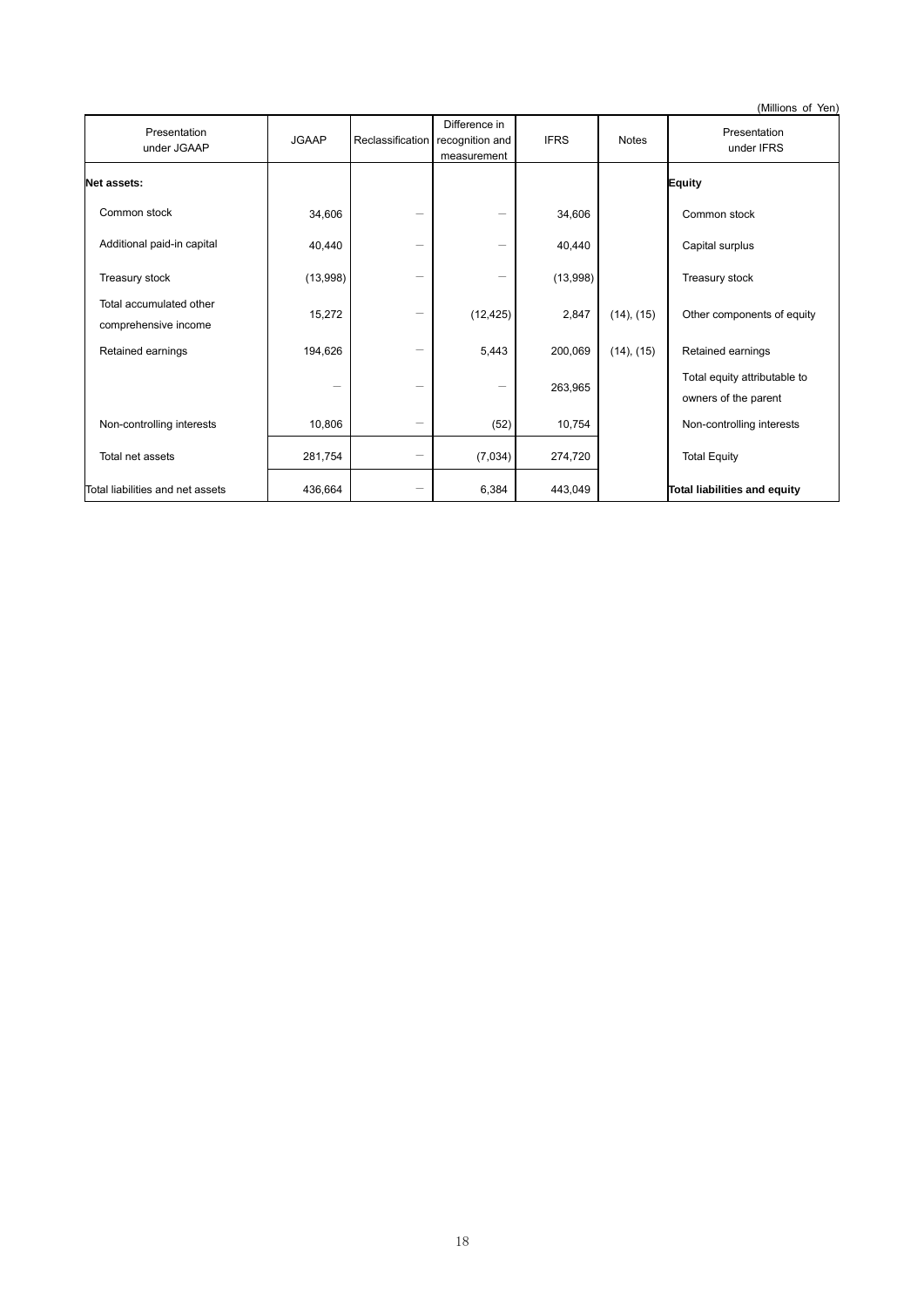Reconciliation of equity on the previous fiscal year-end (December 31, 2018)

|                                            |                            |                  |                                                 |                |                       | (Millions of Yen)                                                              |
|--------------------------------------------|----------------------------|------------------|-------------------------------------------------|----------------|-----------------------|--------------------------------------------------------------------------------|
| Presentation<br>under JGAAP                | <b>JGAAP</b>               | Reclassification | Difference in<br>recognition and<br>measurement | <b>IFRS</b>    | <b>Notes</b>          | Presentation<br>under IFRS                                                     |
| Assets:                                    |                            |                  |                                                 |                |                       | Assets:                                                                        |
| Current assets:                            |                            |                  |                                                 |                |                       | Current assets:                                                                |
| Cash and bank deposits                     | 134,513                    |                  |                                                 | 134,513        |                       | Cash and cash equivalents                                                      |
| Accounts and notes<br>receivable           | 69,722                     | 22,838           |                                                 | 92,561         | (1),(2)               | Trade and other receivables                                                    |
| Electronically recorded<br>monetary claims | 22,973                     | (22, 973)        | $\overline{\phantom{0}}$                        |                | (1)                   |                                                                                |
|                                            |                            | 3                |                                                 | 3              |                       | Other financial assets                                                         |
| Merchandise and finished<br>goods          | 18,625                     | 31,439           |                                                 | 50,065         | (3)                   | Inventories                                                                    |
| Work in process                            | 10,815                     | (10, 815)        |                                                 |                | (3)                   |                                                                                |
| Raw materials and supplies                 | 20,624                     | (20, 624)        |                                                 |                | (3)                   |                                                                                |
| Deferred tax assets                        | 3,459                      | (3, 459)         |                                                 |                | (5)                   |                                                                                |
| Short-term loans receivable                | 3                          | (3)              |                                                 |                |                       |                                                                                |
| Other current assets                       | 7,737                      |                  |                                                 | 7,737          |                       | Other financial assets                                                         |
| Allowance for bad debts                    | (134)                      | 134              | $\overline{\phantom{0}}$                        |                | (2)                   |                                                                                |
| Total current assets                       | 288,340                    | (3, 459)         |                                                 | 284,881        |                       | Total current assets                                                           |
| Fixed assets:                              |                            |                  |                                                 |                |                       | Non-current assets                                                             |
| Property, plant and equipment              | 129,695                    | 1,035            | 10,985                                          | 141,716        | (6), (7)              | Property, plant and<br>equipment                                               |
| Intangibles                                | 28,106                     | (1,035)          | (3, 569)                                        | 23,501         | (7)                   | Goodwill and intangible<br>assets                                              |
| Long-term investments in<br>securities     | 9,665<br>$\qquad \qquad -$ | (3,839)<br>8,127 | 504                                             | 5,825<br>8,631 | (4), (8)<br>(4), (11) | Investments accounted for<br>using the equity method<br>Other financial assets |
| Net defined benefit asset                  | 1,569                      |                  |                                                 | 1,569          |                       | Net defined benefit asset                                                      |
| Deferred tax assets                        | 1,554                      | 3,459            | 99                                              | 5,112          | (5)                   | Deferred tax assets                                                            |
| Other                                      | 4,502                      | (4, 371)         |                                                 | 131            |                       | Other non-current assets                                                       |
| Allowance for bad debts                    | (83)                       | 83               |                                                 |                |                       |                                                                                |
| Total fixed assets                         | 175,009                    | 3,459            | 8,019                                           | 186,488        |                       | Total non-current assets                                                       |
| <b>Total assets</b>                        | 463,350                    |                  | 8,019                                           | 471,369        |                       | <b>Total assets</b>                                                            |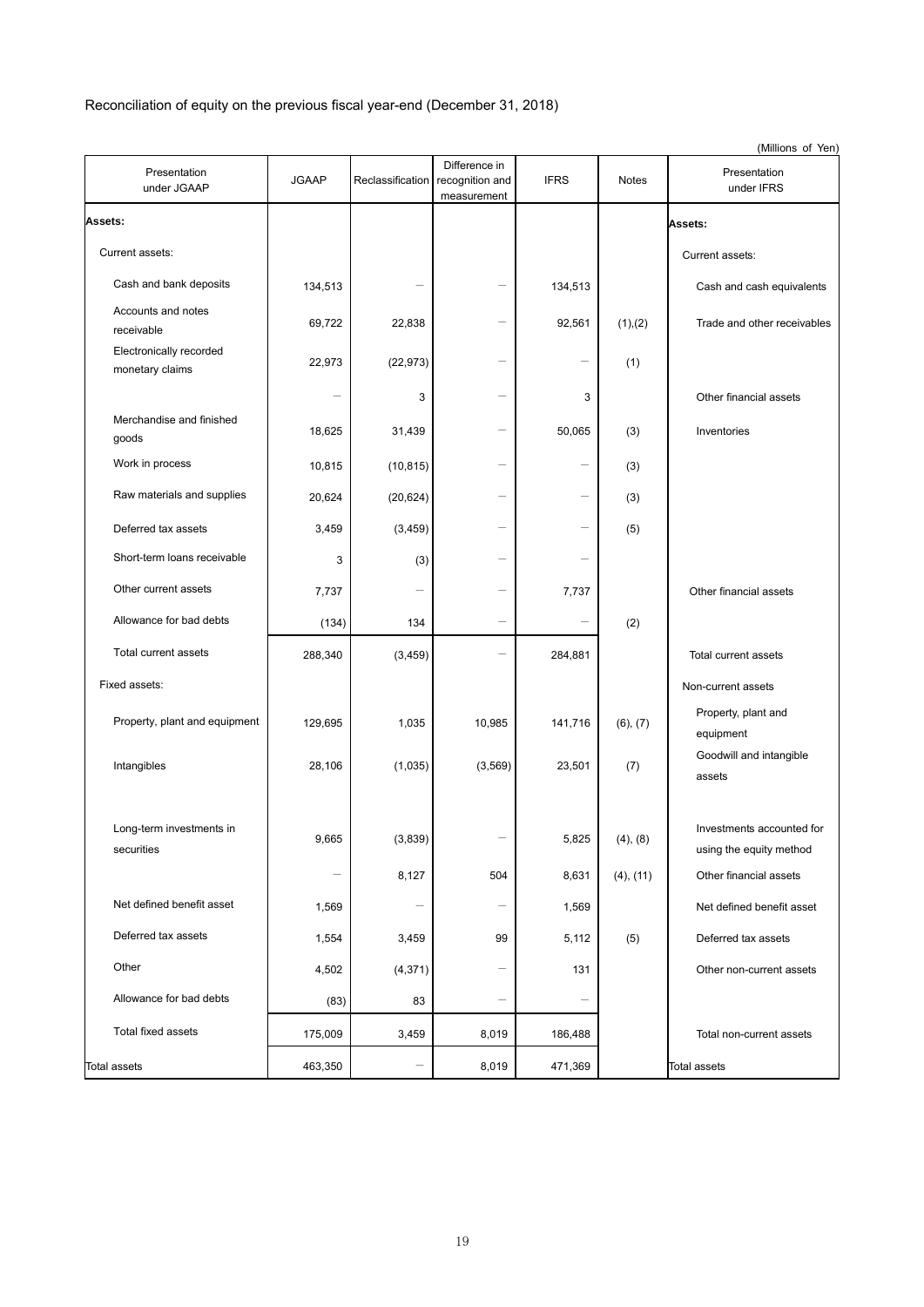(Millions of Yen)

| Presentation<br>under JGAAP                                                | <b>JGAAP</b>             | Reclassification | Difference in<br>recognition and<br>measurement | <b>IFRS</b> | <b>Notes</b>           | Presentation<br>under IFRS    |
|----------------------------------------------------------------------------|--------------------------|------------------|-------------------------------------------------|-------------|------------------------|-------------------------------|
|                                                                            |                          |                  |                                                 |             |                        | Liabilities and equity:       |
| Liabilities:                                                               |                          |                  |                                                 |             |                        | Liabilities:                  |
| Current liabilities:                                                       |                          |                  |                                                 |             |                        | Current liabilities:          |
| Accounts and notes payable                                                 | 22,084                   | 37,493           |                                                 | 59,578      | (9)                    | Trade and other payables      |
| Electronically recorded<br>obligations                                     | 26,938                   | (25, 728)        | 1,752                                           | 2,962       | (4), (6), (9)          | Other financial liabilities   |
| Current portion of long-term<br>bonds                                      | $\qquad \qquad -$        | 12,199           | 9                                               | 12,208      | (10), (11)             | Bonds and borrowings          |
| Current portion of Long-term<br>bank loans                                 | 12,185                   | (12, 185)        | $\qquad \qquad -$                               |             | (10)                   |                               |
| Lease obligation                                                           | 85                       | (85)             |                                                 |             | (4)                    |                               |
| Income taxes payable                                                       | 12,271                   |                  | $\overline{\phantom{0}}$                        | 12,271      |                        | Income taxes payable          |
| Accrued bonuses to<br>employees                                            | 3,899                    | (3,899)          | $\overline{\phantom{0}}$                        |             | (12)                   |                               |
| Other                                                                      | 20,771                   | (7, 801)         | $\overline{\phantom{0}}$                        | 12,970      | $(5)$ , $(9)$ , $(12)$ | Other current liabilities     |
| <b>Total current liabilities</b>                                           | 98,237                   | (7)              | 1,761                                           | 99,991      |                        | Total current liabilities     |
| Long-term liabilities:                                                     |                          |                  |                                                 |             |                        | Non-current liabilities:      |
| <b>Bonds</b>                                                               | 40,000                   | 15,295           | 65                                              | 55,360      | (10), (11)             | Bonds and borrowings          |
| Long-term bank loans                                                       | 15,295                   | (15, 295)        |                                                 |             | (10)                   |                               |
| Lease obligation                                                           | 121                      | (121)            | $\overline{\phantom{0}}$                        |             | (4)                    |                               |
|                                                                            | $\overline{\phantom{0}}$ | 974              | 10,238                                          | 11,212      | $(4)$ , $(6)$ , $(11)$ | Other financial liabilities   |
| Deferred tax liabilities                                                   | 5,491                    | $\overline{7}$   | $\overline{\phantom{0}}$                        | 5,498       | (5)                    | Deferred tax liabilities      |
| Reserve for retirement<br>benefits for directors and<br>corporate auditors | 131                      | 112              | 64                                              | 307         |                        | Provisions                    |
| Reserve for product warranty                                               | 112                      | (112)            |                                                 |             |                        |                               |
| Net defined benefit liability                                              | 7,908                    |                  | $\overline{\phantom{0}}$                        | 7,908       |                        | Net defined benefit liability |
| Other                                                                      | 1,334                    | (852)            | 1,330                                           | 1,811       | (13)                   | Other non-current liabilities |
| Total long-term liabilities                                                | 70,394                   | 7                | 11,698                                          | 82,100      |                        | Total non-current liabilities |
| <b>Total liabilities</b>                                                   | 168,631                  |                  | 13,460                                          | 182,091     |                        | <b>Total Liabilities</b>      |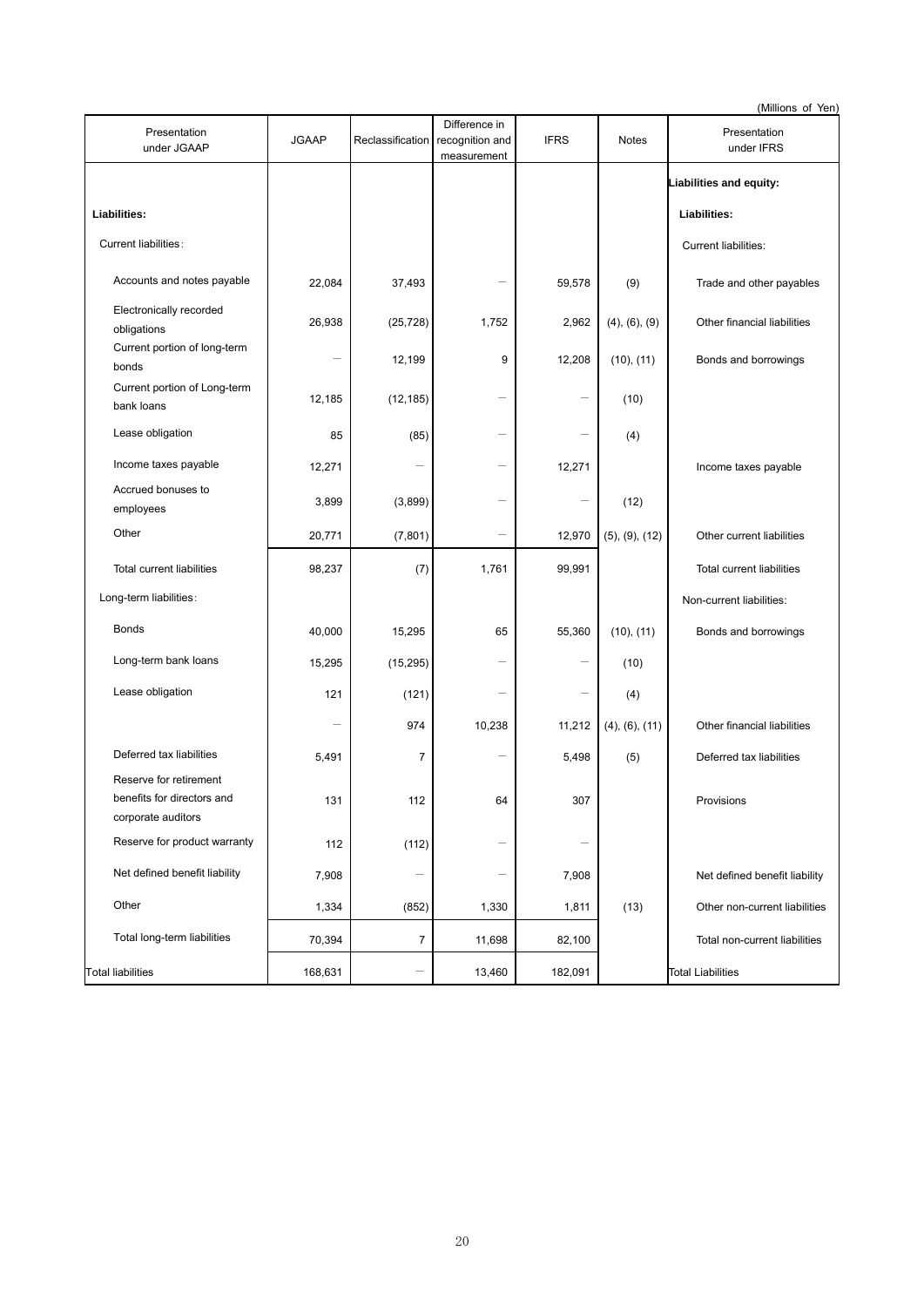(Millions of Yen) Presentation Presentation<br>
under JGAAP JGAAP Reclassification Difference in recognition and measurement IFRS Notes Presentation under IFRS **Net assets: Equity**  Common stock  $34,606$  -  $34,606$  Common stock Additional paid-in capital  $40,420$   $40,420$   $40,420$ Treasury stock  $(14,002)$   $(14,002)$  Treasury stock Total accumulated other comprehensive income 1,794  $(10,958)$   $(9,164)$   $(14)$ ,  $(15)$  Other components of equity Retained earnings  $220,787$   $5,570$   $226,358$   $(14)$ ,  $(15)$  Retained earnings  $-$  287,217 Total equity attributable to owners of the parent Non-controlling interests  $11,113$   $(53)$   $11,060$  Non-controlling interests Total net assets 294,719  $-$  (5,441) 289,278 Total Equity Total liabilities and net assets  $\begin{vmatrix} 463,350 \end{vmatrix}$   $\begin{vmatrix} -1 & 8,019 \end{vmatrix}$  471,369  $\begin{vmatrix} 471,369 \end{vmatrix}$  Total liabilities and equity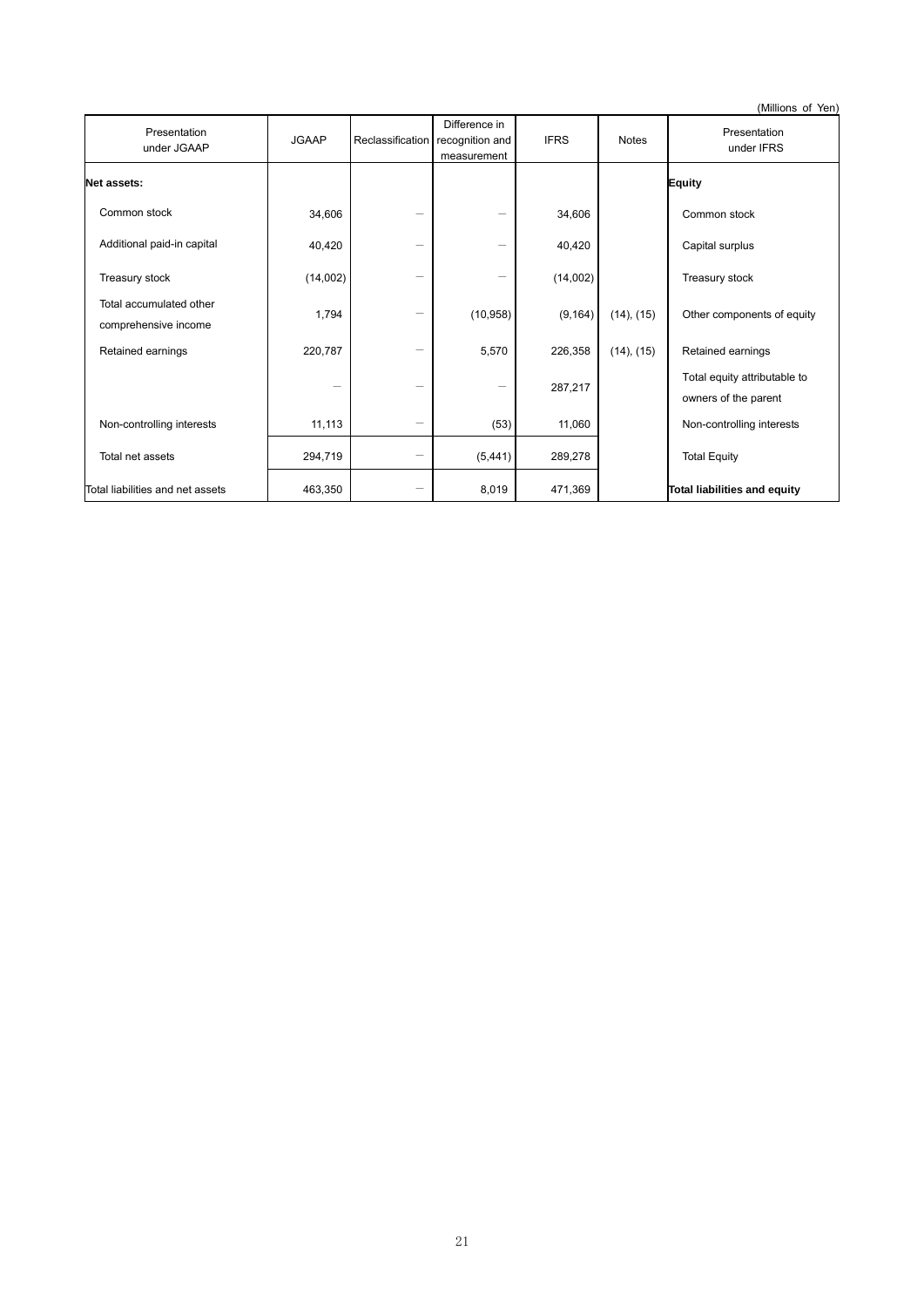Notes to the reconciliation of equity

#### (1)Electronically recorded monetary claims

Electronically recorded monetary claims, which were presented separately under JGAAP, are included in trade and other receivable under IFRS.

#### (2) Allowance for bad debts

Allowance for bad debts (current) were presented separately under JGAAP. Under IFRS, trade and other receivables are presented at an amount after deducting allowances. Allowance for bad debts (non-current) are presented after offseting against other financial assets (non-current).

#### (3) Inventories

Merchandise and finished goods, work in process, and raw materials and supplies, which were presented separately under JGAAP, are included in inventories under IFRS.

## (4) Other financial assets and liabilities

Long-term investments in securities, which were presented separately under JGAAP, are included in other financial assets (non-current) under IFRS. Lease obligation (current) and lease obligation (non-current), which were presented separately under JGAAP, are included in other financial liabilities (current) and other financial liabilities (non-current), respectively, under IFRS.

(5) Deferred tax assets and liabilities, including reevaluation of the recoverability of deferred tax assets Current deferred tax assets under JGAAP were reclassified to non-current deferred tax assets because all deferred taxes and liabilities shall not be classified as current assets or liabilities under IFRS. In adopting IFRS, THK Group reevaluated the recoverability of all deferred tax assets.

#### (6) Property, plant and equipment and leases

Under JGAAP, an entity as a lessee classifies its leases into either finance leases or operating leases. Operating leases of THK Group were accounted for by the same method as applied to ordinary rental transactions. Under IFRS, because there are no such classification for a lessee's lease, THK Group recognizes right-of-use assets and lease obligations.

#### (7) Goodwill and impairment of non-financial assets

Goodwill was amortized under JGAAP. Under IFRS, it is not amortized on or after the date of transition but tested for impairment annually. The accumulated amortization up to the date of transition was reversed.

In testing for impairment as of the date of transition, because the recoverable amount of assets was less than their carrying amount, THK recorded impairment losses for the following items:

(a) ¥1,621 million of assets of THK RHYTHM AUTOMOTIVE CANADA LIMITED (goodwill: ¥52 million; property, plant and equipment: ¥1,363 million; and intangible assets: ¥205 million)

(b) ¥4,501 million of goodwill of THK RHYTHM AUTOMOTIVE CZECH a.s. and THK RHYTHMAUTOMOTIVE GmbH

The recoverable amount of the assets of (a) above was measured at their fair values less costs of disposal based on the real estate appraisal value and other factors. The recoverable amounts of (b) above were measured at their value in use determined based on the discount rates ranging from 7.83% to 8.34%. Considering the long-term average growth rate of the industry or country to which the cash-generating unit or group of cash-generating units belong, the growth rate is zero and does not exceed the long-term average growth rate of the market.

## (8) Investments accounted for using the equity method

Investments accounted for using the equity method, which were included in long-term investments in securities under JGAAP, are presented separately under IFRS.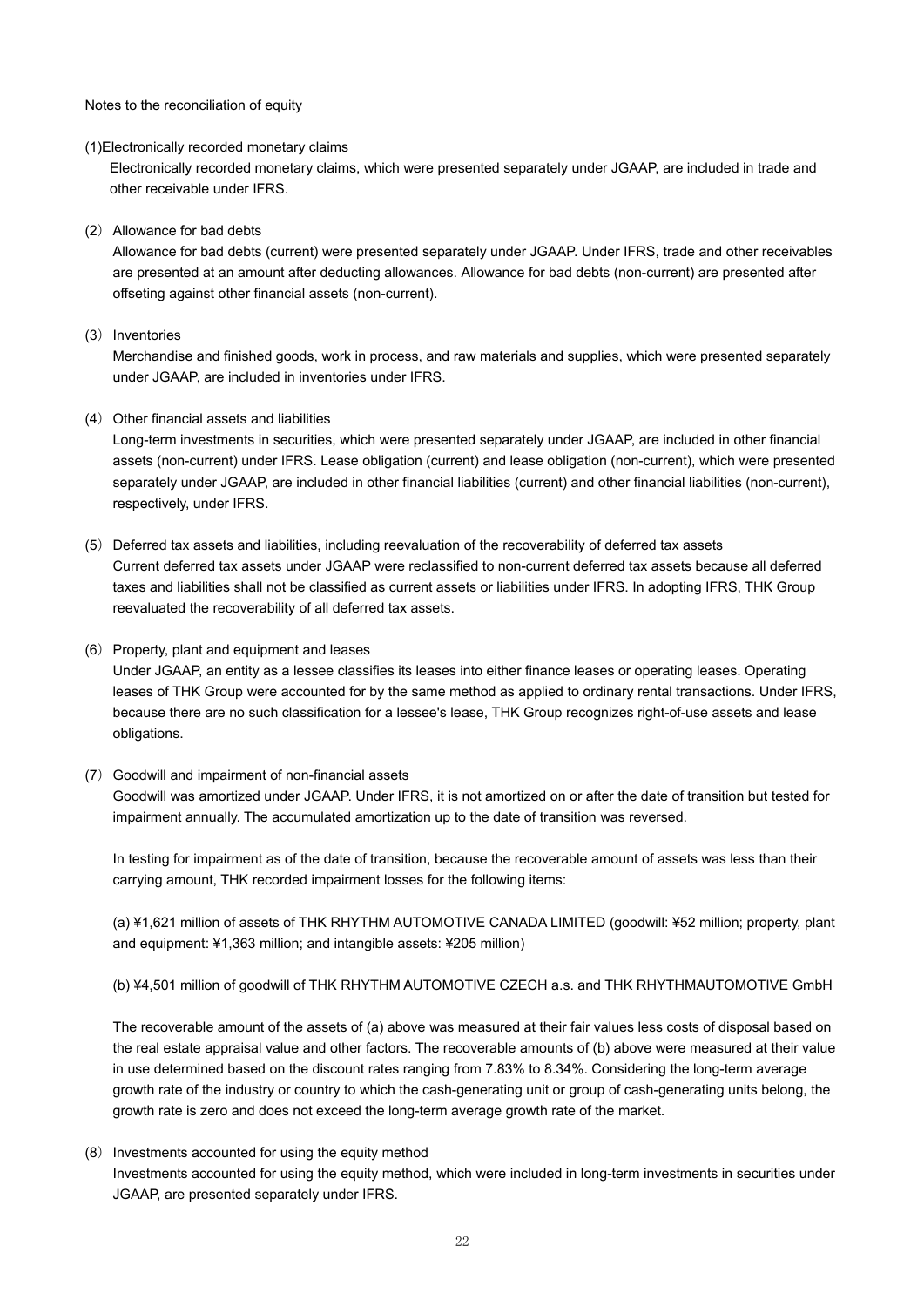# (9) Electronically recorded obligations and other payables

Under JGAAP, electronically recorded obligations were presented separately and other payables were included in other (current). Under IFRS, they are included in trade and other payables.

# (10) Bonds and borrowings

Current portion of long-term bonds and current portion of long-term bank loans, which were presented separately in the current liability section under JGAAP, are included in bonds and borrowings (current) under IFRS. Long-term bonds and long-term bank loans, which were presented separately in the long-term liability section under JGAAP, are included in bonds and borrowings (non-current) under IFRS.

# (11) Derivatives and borrowings

Under JGAAP, interest rate swap contracts and interest rate and currency swap contracts that qualify for hedge accounting and meet specific matching criteria were not remeasured at their fair values. Under IFRS, as hedge accounting is not applied to such derivatives, they are measured at fair value through profit or loss.

## (12) Other current liabilities

Accrued bonuses to employees, which were presented separately under JGAAP, are included in other current liabilities under IFRS.

# (13) Unused paid absences

Unused paid absences, which are not recognized under JGAAP, are accounted as a liability and included in other non-current liabilities under IFRS.

## (14) Retirement benefit

Under JGAAP, actuarial gains and losses as well as prior service costs were recognized in other comprehensive income as incurred, and were amortized on a straight-line basis over a certain number of years no longer than the average remaining service period of employees. Under IFRS, actuarial gains and losses are recognized in other comprehensive income as incurred, and immediately reclassified to retained earnings. Prior service costs are recognized in profit or loss as incurred under IFRS.

# (15) Exchange differences on translation of foreign operations

In adopting the exemption provision for the first-time adoption of IFRSs, cumulative exchange differences of foreign operations as of the date of transition are transferred to retained earnings.

## (16) Retained earnings

|                                                                         |                                                           | (Millions of Yen)       |
|-------------------------------------------------------------------------|-----------------------------------------------------------|-------------------------|
|                                                                         | As of January 1, 2018<br>(Date of Transition<br>to IFRSs) | As of December 31, 2018 |
| Property, plant and equipment                                           | (1, 363)                                                  | (1,075)                 |
| Goodwill and intangible assets                                          | (4, 814)                                                  | (3, 582)                |
| Unused paid absence                                                     | (1, 147)                                                  | (1,330)                 |
| Retirement benefit                                                      | (1,033)                                                   | (2,086)                 |
| Cumulative exchange differences on translation of foreign<br>operations | 13,459                                                    | 13,459                  |
| Other                                                                   | 133                                                       | 33                      |
| Subtotal                                                                | 5,234                                                     | 5,418                   |
| Tax effect                                                              | 156                                                       | 99                      |
| Non-controlling interests                                               | 52                                                        | 53                      |
| Total                                                                   | 5,443                                                     | 5,570                   |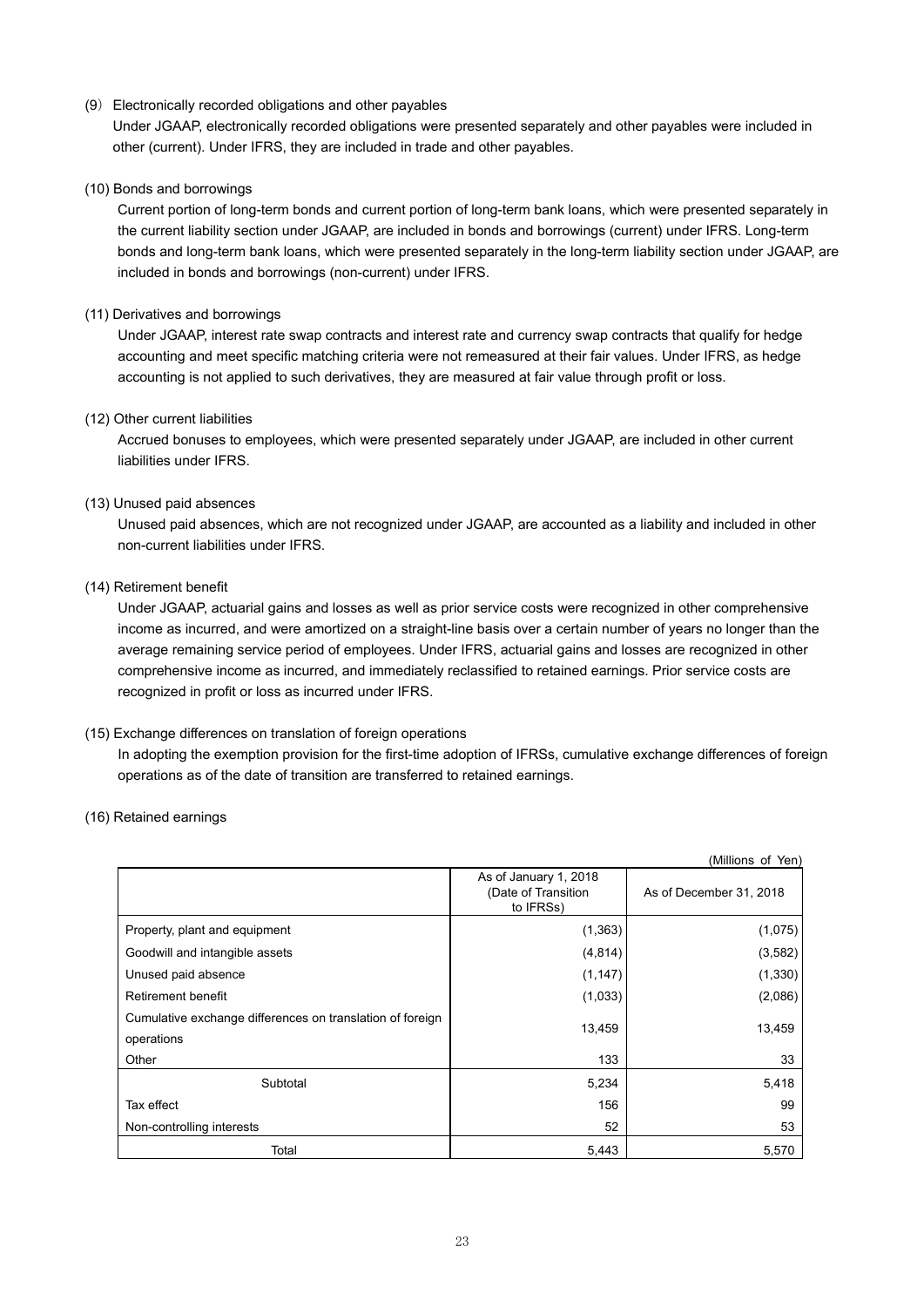Reconciliation of comprehensive income for the previous year (from January 1, 2018 to December 31, 2018)

|                                                                |              |                          |                                                 |                          |                      | (Millions of Yen)                                                                      |
|----------------------------------------------------------------|--------------|--------------------------|-------------------------------------------------|--------------------------|----------------------|----------------------------------------------------------------------------------------|
| Presentation<br>under JGAAP                                    | <b>JGAAP</b> | Reclassification         | Difference in<br>recognition and<br>measurement | <b>IFRS</b>              | <b>Notes</b>         | Presentation<br>under IFRS                                                             |
| Net sales                                                      | 353,479      |                          | (8,760)                                         | 344,718                  | (1)                  | Revenue                                                                                |
| Cost of sales                                                  | 251,181      |                          | (8, 448)                                        | 242,733                  | (1), (3), (4)        | Cost of sales                                                                          |
| Gross profit                                                   | 102,298      |                          | (312)                                           | 101,985                  |                      | Gross profit                                                                           |
| Selling, general and administrative<br>expenses:               | 52,465       | $\overline{\phantom{0}}$ | (954)                                           | 51,511                   | (1), (2), (3)<br>(4) | Selling, general and<br>administrative expenses<br>Share of profit in investments      |
|                                                                |              | 614                      | —                                               | 614                      | (6)                  | accounted for using the equity<br>method                                               |
|                                                                |              | 2,601                    | 3                                               | 2,605                    | (6)                  | Other income                                                                           |
|                                                                |              | 845                      |                                                 | 845                      | (6)                  | Other expenses                                                                         |
| Operating income                                               | 49,832       | 2,370                    | 644                                             | 52,848                   |                      | Operating income                                                                       |
| Non-operating income                                           | 4,003        | (4,003)                  |                                                 |                          | (6)                  |                                                                                        |
| Non-operating expenses                                         | 2,078        | (2,078)                  | —                                               |                          | (6)                  |                                                                                        |
| <b>Extraordinary gains</b>                                     | 88           | (88)                     |                                                 |                          | (6)                  |                                                                                        |
| <b>Extraordinary losses</b>                                    | 316          | (316)                    |                                                 |                          | (6)                  |                                                                                        |
|                                                                |              | 875                      |                                                 | 875                      | (5), (6)             | <b>Financial income</b>                                                                |
|                                                                |              | 1,549                    | (88)                                            | 1,461                    | (5), (6)             | <b>Financial costs</b>                                                                 |
| Income before income taxes                                     | 51,529       |                          | 732                                             | 52,262                   |                      | Profit before tax                                                                      |
| Income taxes-current                                           | 16,097       | (585)                    | 34                                              | 15,545                   | (7)                  | Income tax expense                                                                     |
| Income taxes-deferred                                          | (585)        | 585                      |                                                 | $\overline{\phantom{0}}$ | (7)                  |                                                                                        |
| Net income                                                     | 36,017       |                          | 698                                             | 36,716                   |                      | Profit for the year                                                                    |
| Other comprehensive income                                     |              |                          |                                                 |                          |                      | Other comprehensive income                                                             |
|                                                                |              |                          |                                                 |                          |                      | Items that may not be<br>reclassified subsequently to<br>profit or loss:               |
| Net unrealized gain (loss) on<br>available-for-sale securities | (1,734)      |                          |                                                 | (1,734)                  |                      | Financial assets measured<br>at fair value through other<br>comprehensive income       |
| Remeasurements of defined<br>benefit plans                     | (935)        |                          | 479                                             | (455)                    | (3)                  | Remeasurements of<br>defined benefit plans<br>Share of other                           |
|                                                                |              | (104)                    |                                                 | (104)                    |                      | comprehensive income<br>(losses) of associates<br>accounted under the equity<br>method |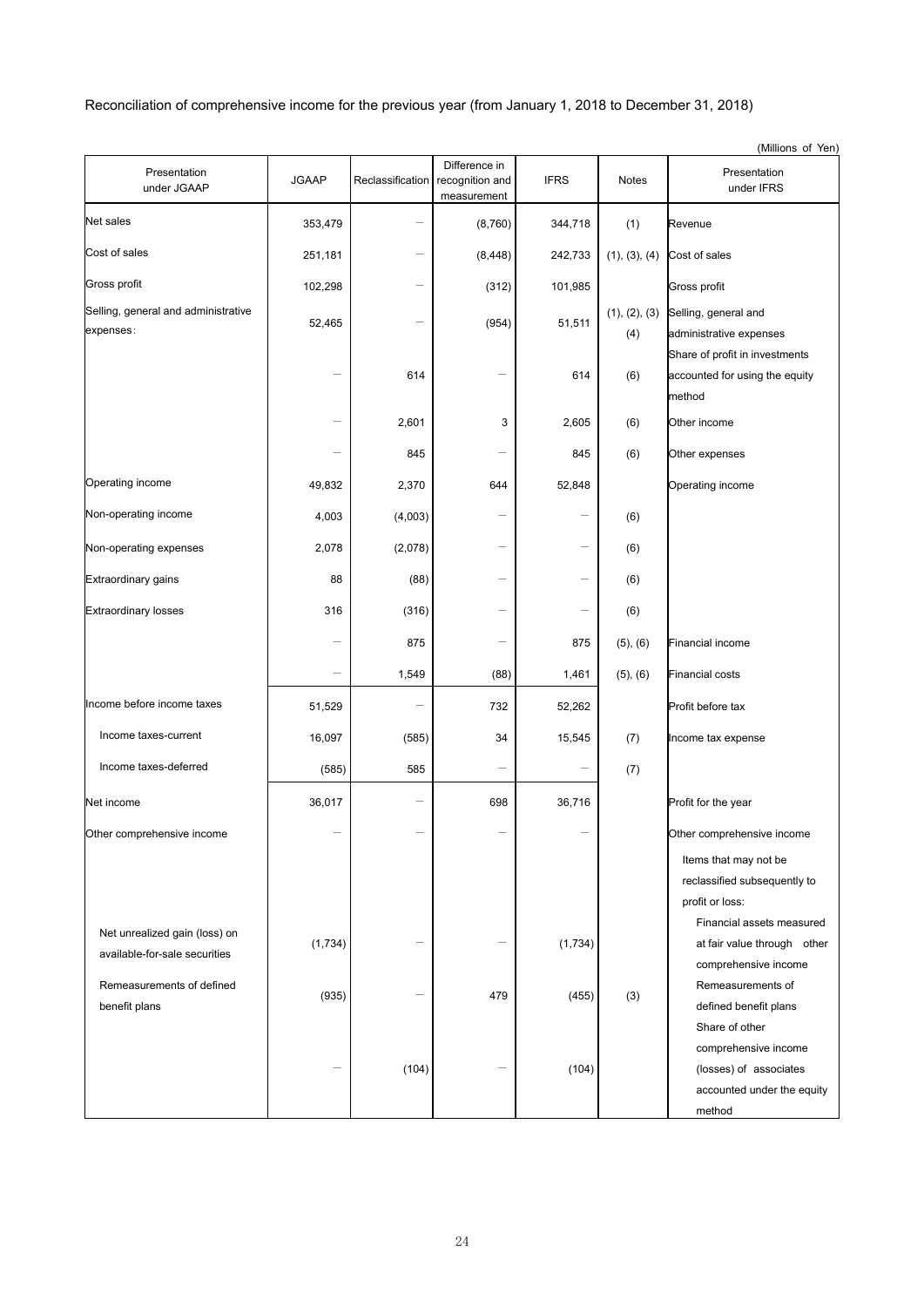(Millions of Yen)

| Presentation<br>under JGAAP                                                                           | <b>JGAAP</b> |     | Difference in<br>Reclassification recognition and<br>measurement | <b>IFRS</b> | <b>Notes</b> | Presentation<br>under IFRS                                                                   |
|-------------------------------------------------------------------------------------------------------|--------------|-----|------------------------------------------------------------------|-------------|--------------|----------------------------------------------------------------------------------------------|
| Foreign currency translation                                                                          |              |     |                                                                  |             |              | Items that may be reclassified<br>subsequently to profit or loss:<br>Exchange differences on |
| adjustments                                                                                           | (11, 376)    |     | 118                                                              | (11, 257)   |              | translating foreign<br>operations                                                            |
| Share of other comprehensive<br>income (losses) of affiliates<br>accounted under the equity<br>method | 284          | 104 |                                                                  | 388         |              | Share of other<br>comprehensive income<br>(losses) of associates                             |
| Total other comprehensive loss                                                                        | (13, 762)    |     | 598                                                              | (13, 164)   |              | Other comprehensive<br>income, net of tax                                                    |
| Comprehensive income                                                                                  | 22,255       |     | 1,296                                                            | 23,552      |              | Comprehensive income                                                                         |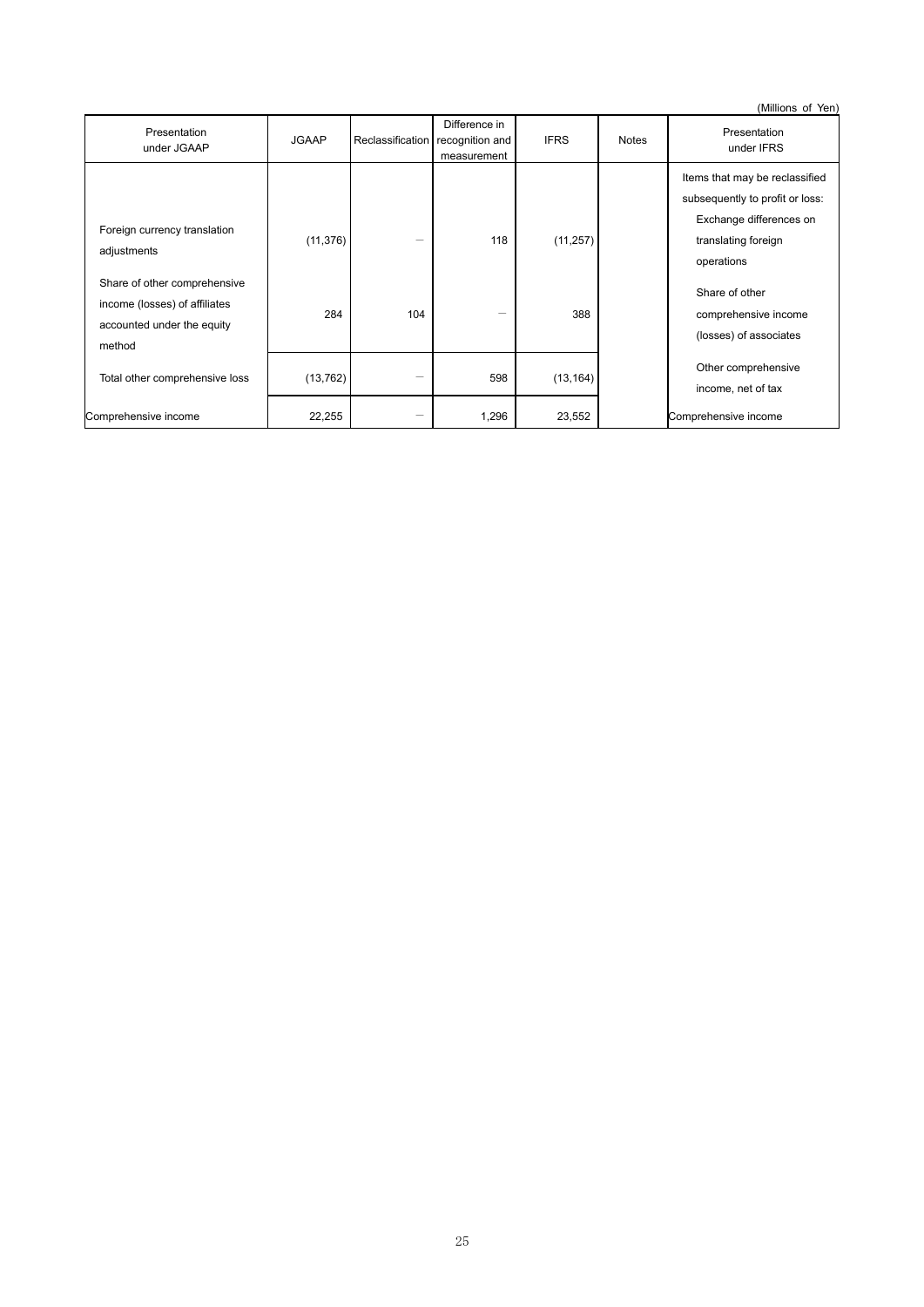

#### Notes to the reconciliation of comprehensive income

#### (1) Revenue

In a resale (buy-sell) contract where THK Group purchases materials from a customer and resales the processed product after manufacturing the materials to the customer, sales and corresponding cost of sales were recorded at the time of resale under JGAAP. Under IFRS, revenue is recognized at the time of resale at a net amount equivalent to the processing fee. Certain rebates, which were included in selling, general and administrative expenses under JGAAP, are offset against revenue under IFRS.

#### (2) Goodwill

Amortization of goodwill was recognized under JGAAP; however, it is discontinued as of the date of transition because goodwill is not amortized under IFRS.

## (3) Retirement benefit

Under JGAAP, actuarial gains and losses as well as prior service costs were recognized in other comprehensive income as incurred, and were amortized on a straight-line basis over a certain number of years no longer than the average remaining service period of employees. Under IFRS, actuarial gains and losses are recognized in other comprehensive income as incurred, and immediately reclassified to retained earnings. Prior service costs are recognized in profit or loss as incurred under IFRS.

#### (4) Paid absences

Paid absences, which are not recognized under JGAAP, are recognized as personell expenses under IFRS.

## (5) Derivatives and borrowings

Under JGAAP, interest rate swap contracts and interest rate and currency swap contracts that qualify for hedge accounting and meet specific matching criteria were not remeasured at their fair values. Under IFRS, as hedge accounting is not applied to such derivatives, they are measured at fair value through profit or loss.

(6) Presentation

Financial-related items included in non-operating income, non-operating expenses, extraordinary gains, and extraordinary losses under JGAAP are reclassified and presented as financial income or financial costs under IFRS. Items other than financial-related items are included in other income, other expenses, or share of profit in investments accounted for using the equity method under IFRS.

(7) Income tax expense

Income taxes―current and income taxes―deferred, which were presented separately under JGAAP, are collectively presented as income tax expense under IFRS. In adopting IFRS, THK Group revaluated the recoverability of all deferred tax assets.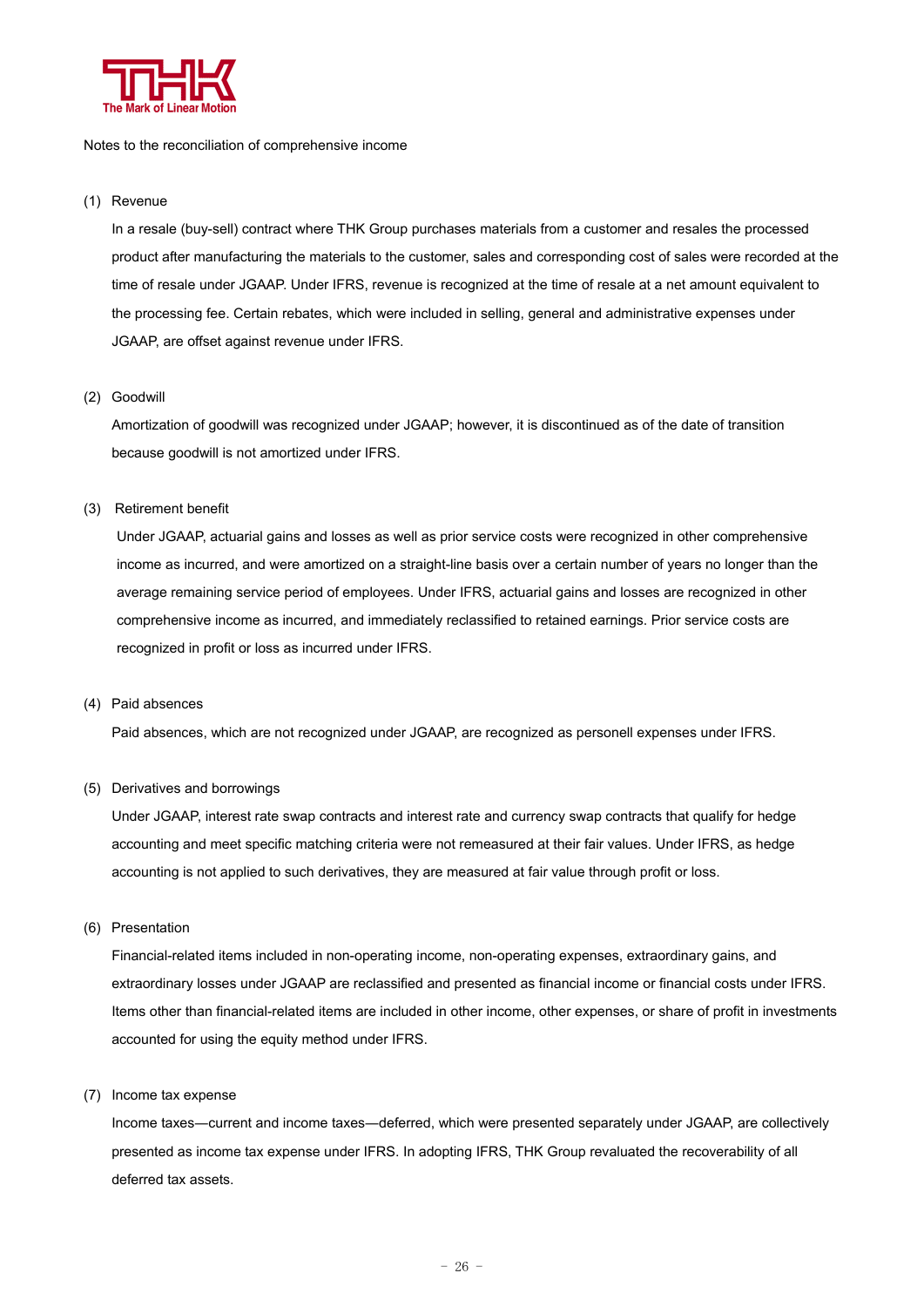Reconciliation of cash flows (from January 1, 2018 to December 31, 2018)

Lease payments for operating lease contracts, which were included in cash flows from operating activities under JGAAP, are presented as repayments for lease obligations in cash flows from financing activities under IFRS.